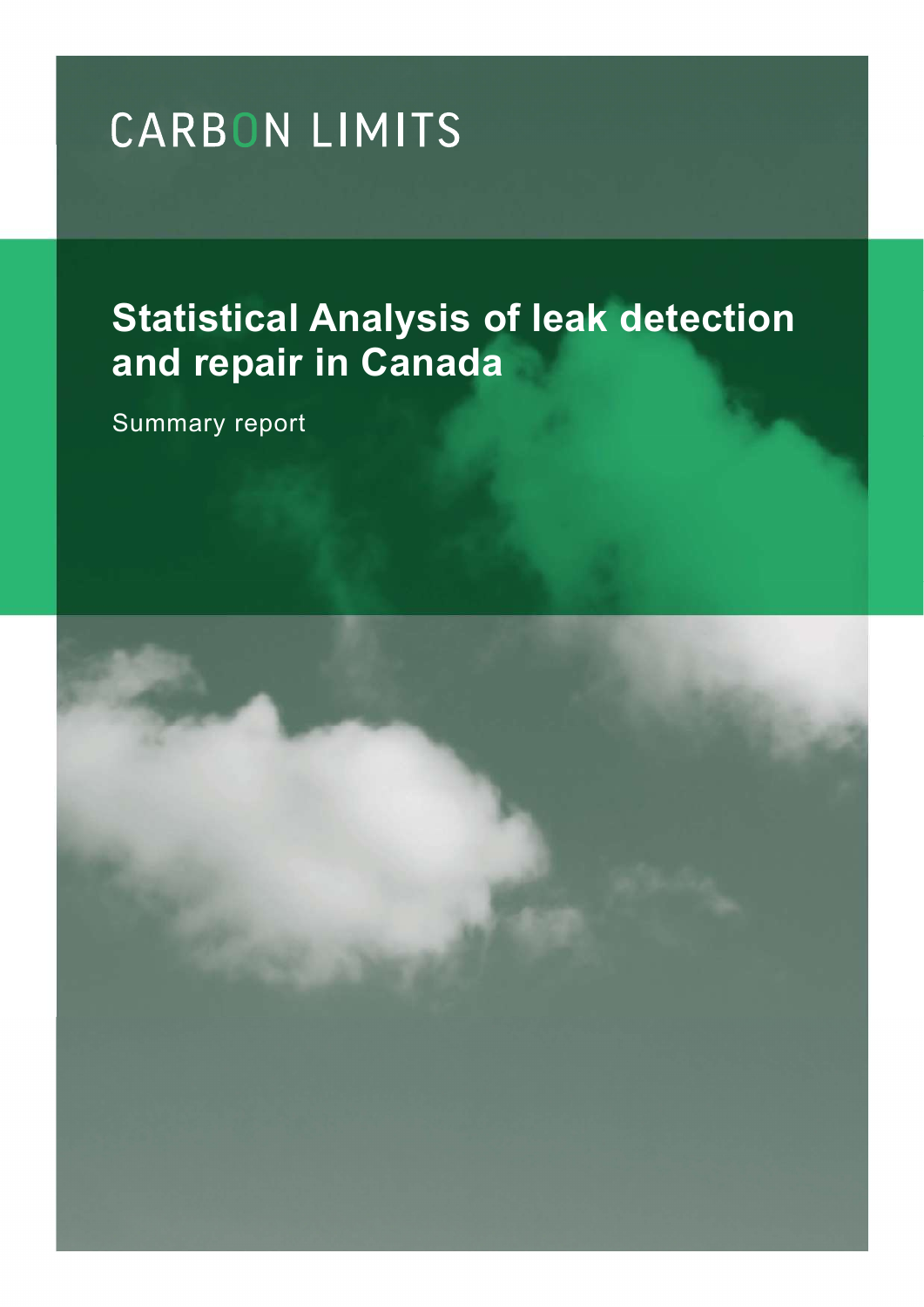#### **This report was prepared by Carbon Limits AS.**

**Project title:**

Statistical Analysis of leak detection and repair in Canada

**Client:** Environment Canada<br> **Project leader:** Stephanie Saunier **Project leader:** Stephanie Saunier<br> **Project members:** Stephanie Saunier, Stephanie Saunier, Hesam Darani<br>24/01/17 **Finalized:** 

# **CARBON LIMITS**

Øvre Vollgate 6 NO-0158 Oslo Norway carbonlimits.no Registration/VAT no.: NO 988 457 930

Carbon Limits is a consulting company with long standing experience in supporting energy efficiency measures in the petroleum industry. In particular, our team works in close collaboration with industries, government, and public bodies to identify and address inefficiencies in the use of natural gas and through this achieve reductions in greenhouse gas emissions and other air pollutants.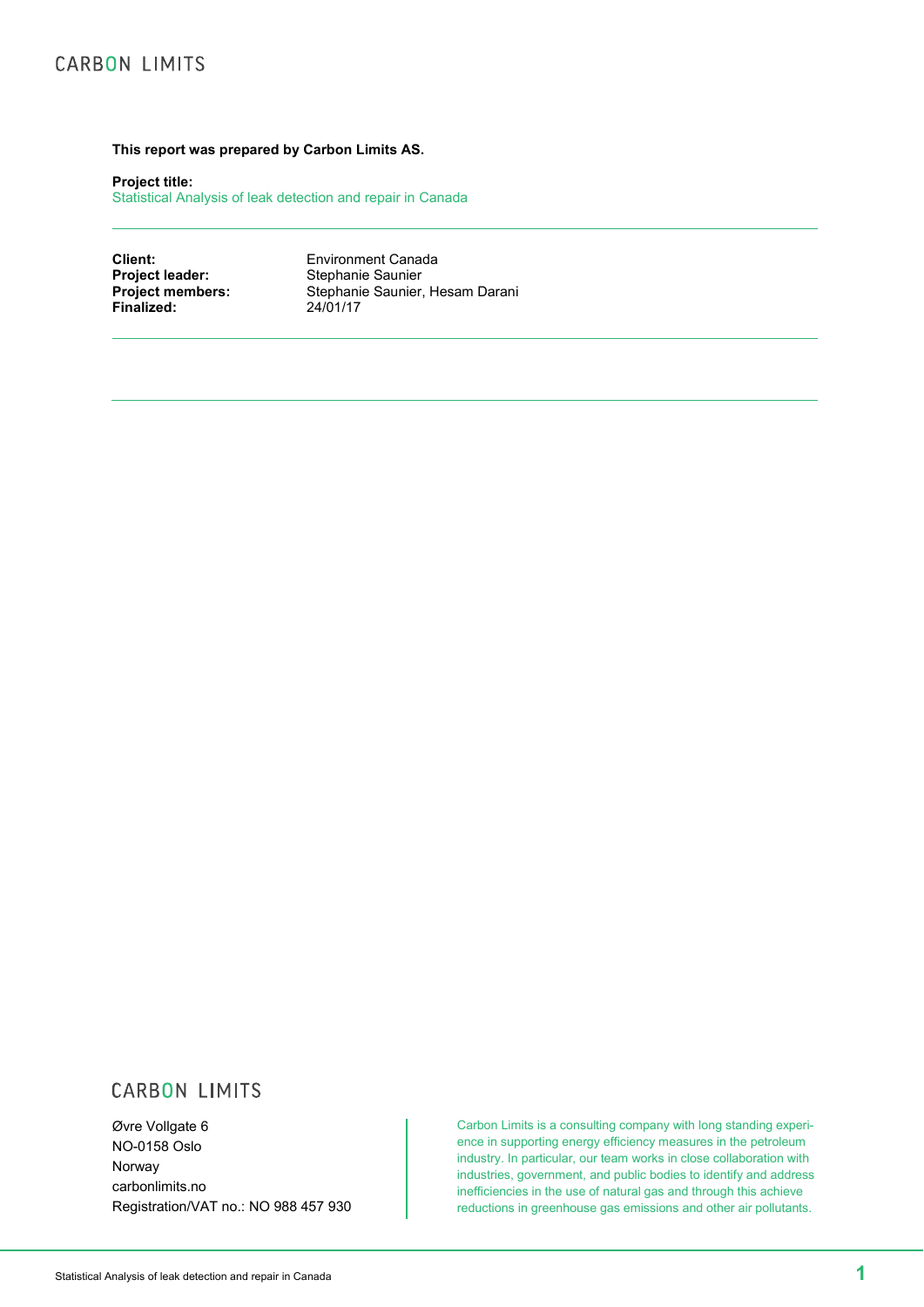### Table of contents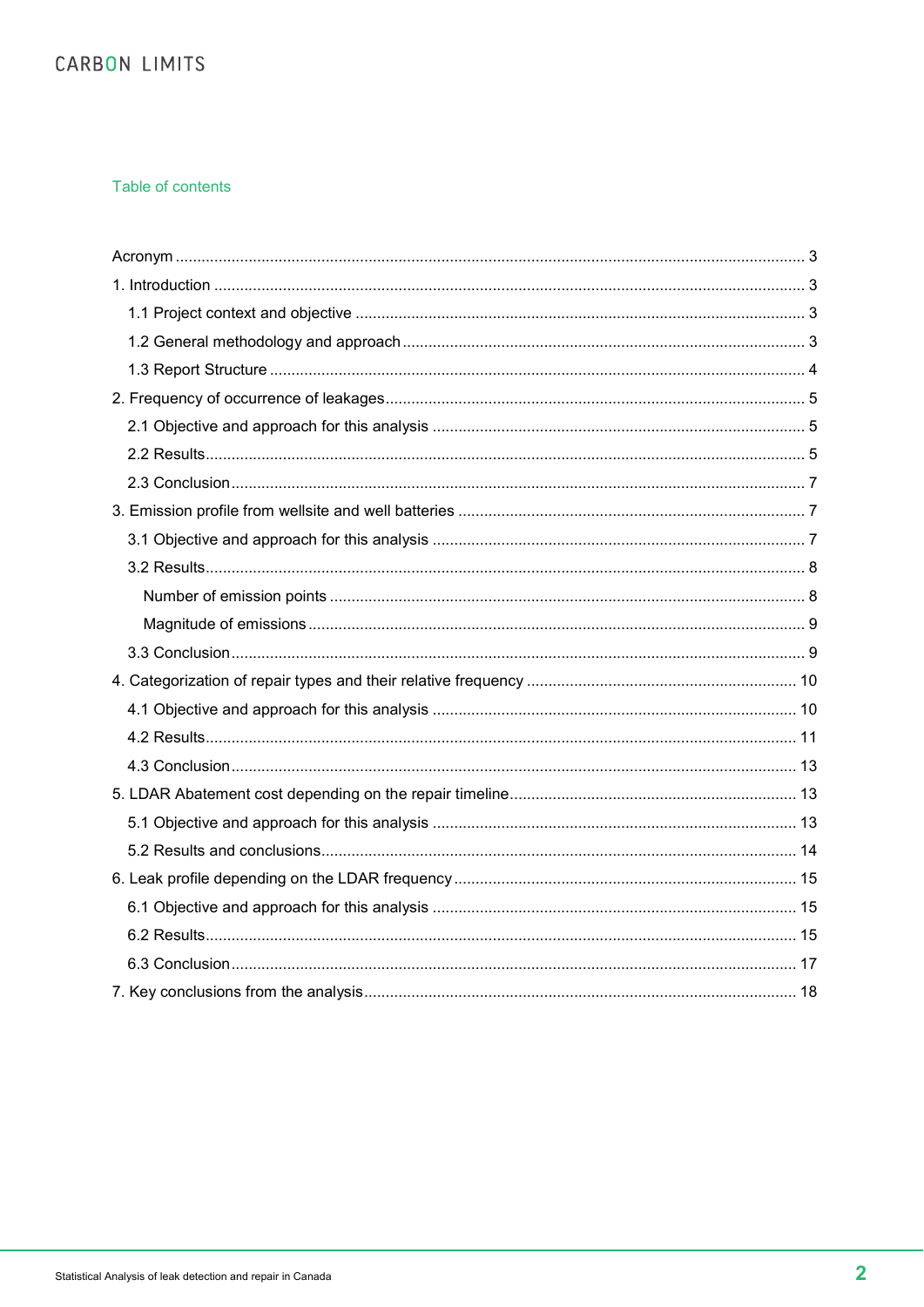# **Acronym**

| cfm             | cubic feet per min                       |
|-----------------|------------------------------------------|
| CH <sub>4</sub> | Methane                                  |
| <b>ECCC</b>     | Environment and Climate Change Canada    |
| LDAR            | Leak detection and Repair                |
| <b>OGAED</b>    | Oil, Gas and Alternative Energy Division |
| <b>PRV</b>      | <b>Pressure Relief Valve</b>             |

# **1. Introduction**

## **1.1 Project context and objective**

Oil and gas facilities represent the largest source of methane emissions in Canada. Methane is a potent GHG and represents the largest share of natural gas.

The Government of Canada is planning to introduce national regulations that will require oil and gas facilities to implement leak detection and repair programs in order to reduce fugitive emissions of methane. The Oil, Gas and Alternative Energy Division (OGAED) at Environment and Climate Change Canada (ECCC) has been tasked with developing these national regulations. However, OGAED requires information from surveys of existing LDAR programs in order to design requirements that will reflect the best possible balance between cost-effectiveness and environmental outcomes.

Carbon Limits, based in Oslo, Norway, is a consulting company with deep experience in climate change issues, particularly related to monitoring and reporting of emissions and analysis of mitigation options. The company has developed a unique database of the results of LDAR surveys in North America. In total, data from **4,378 surveys** were included in the database, covering all potential sources of emissions (both leaks and vents), and included **58,181 sources** with quantified emission rates. The database contains information on the emitting component, the gas emissions rate, the type of gas emitted, the type of repair required, the repair costs, and the repair lifetime for each individual emission source detected in the surveys. Facility specific information such as age, size, operating mode and the technology used are not available.

ECCC asked the support of Carbon Limits to answer specific questions concerning leak detection and repair programs, based on the information contained in the database and the company's analysis of the data.

## **1.2 General methodology and approach**

As mentioned above, Carbon Limits has developed a database of results of LDAR surveys. The database is based on figures collected during surveys<sup>1</sup> carried out by two private firms that provide gas emission detection and measurement services to the oil and gas industry. The data were made available to Carbon Limits in an anonymous form and checked for quality/consistency before being entered into a database.

As part of the surveys, facilities were first screened using infrared (IR) cameras to locate hydrocarbon gas emissions. Identified emissions were then either measured or estimated. An emission register, which includes estimations of the costs of repairs to reduce emissions, was then produced by the company conducting the survey and delivered to the facility owner.

 <sup>1</sup> Performed before 2014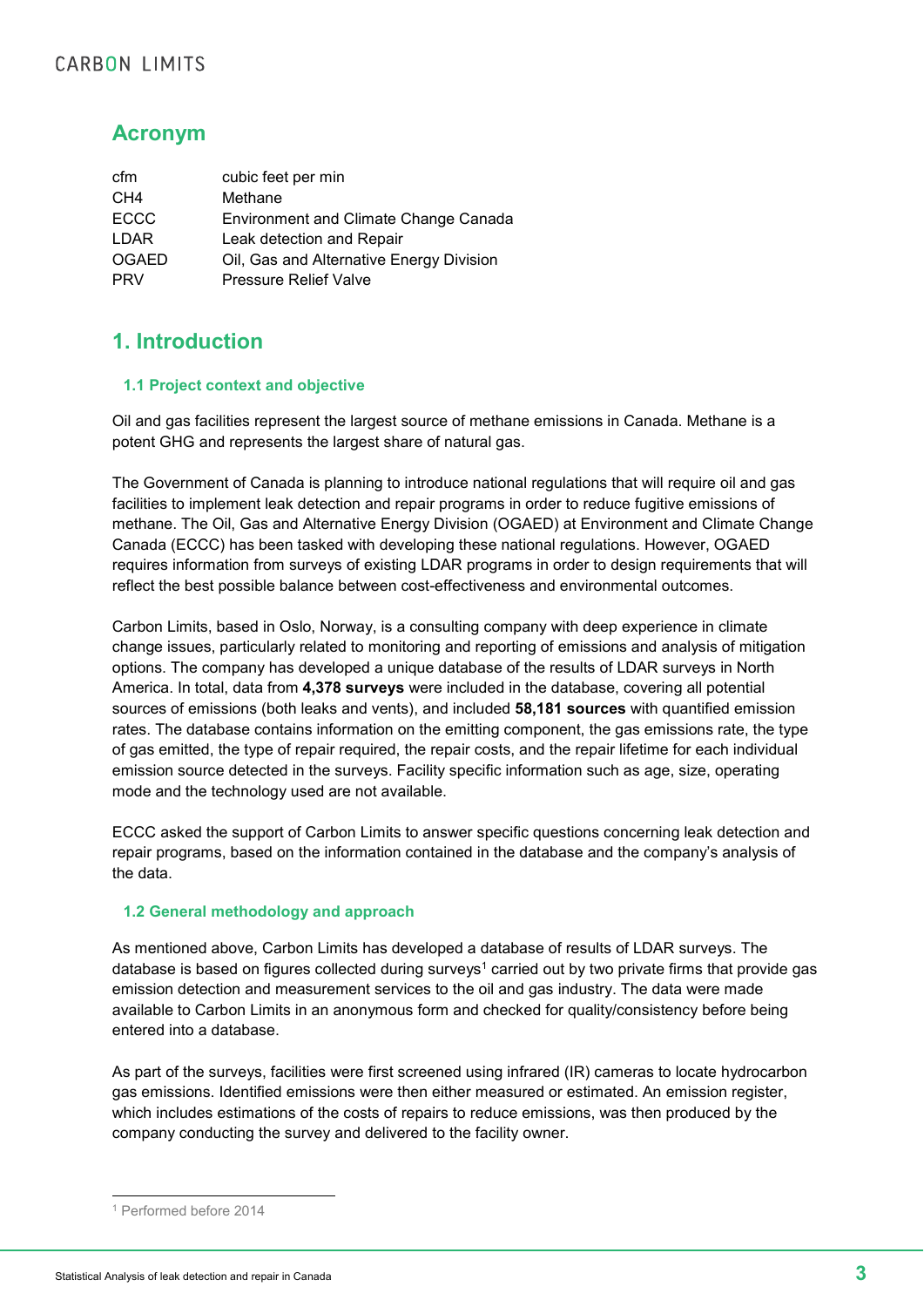For the analysis presented in this report, only Canadian data have been used and are presented. Table 1 presents the number of emission surveys available for the analysis and the number of emission points detected during these surveys.

#### Table 1: Number of surveys and emissions points in the database

|                                                          | Number of emission<br>points | <b>Number of surveys</b><br>performed |
|----------------------------------------------------------|------------------------------|---------------------------------------|
| Canada                                                   | 40 344                       | 3913                                  |
| Canada – only main facilities<br>categories <sup>2</sup> | 37 316                       | 3828                                  |
| Full dataset (including all US data)                     | 58 181                       | 4 3 7 8                               |

In all this analysis, sites are grouped into 5 main categories:

- Gas plants; Gas treatment and processing plants
- Compressor stations: This category includes both booster stations and compression stations in the transmission network;
- Wellsite: Wellsites typically include only a well head and associated equipment. Equipment on sites may include controllers, pumps, valves, connectors, odor pots, PRV<sup>3</sup>;
- Single well battery: Single well battery is a well battery with only one well head. Contrary to a wellsite, it would usually have some additional equipment on site other than the well head (typically an oil/liquids storage tank, and/or separator, etc.);
- Multi well battery: Multi well battery is a gathering point for more than one wellhead. Typically a well battery includes oil/liquids storage tank, and/or separator;

Wellsite, multi well battery, and single well battery are together referred as «Wellsite and well batteries» or «production sites».

Emission points are classified into two main categories: leaks (unintended emission points) and vents (engineered emission points). It is important to highlight that some component which typical vents (e.g. controllers) may also present some additional leaks4.

All the classification of emission points in the database have been performed by the survey company and are thus, to some extent, subject to personal interpretation. The database has however undergone a thorough QC process to limit human bias.

Finally, it is important to highlight that the facilities in the database are regularly surveyed. As a result, the analysis does not reflect the potential emission reductions for facilities which are not regularly surveyed.

## **1.3 Report Structure**

The report is organized into 5 main sections, each section covering one of the five main themes/questions identified by ECCC:

- Frequency of occurrence of leakages
- Emission profile from Wellsite and well batteries
- Categorization of type of repair and their relative frequency
- LDAR abatement cost depending on the repair timeline
- Leak profile depending on the LDAR frequency

The five sections are structured as follows:

 <sup>2</sup> Facilities such as Bitumen processing, Sagd and Straddle plants are excluded

<sup>3</sup> Pressure Relief Valve

<sup>4</sup> Note: In this analysis, excessive vents due to malfunctionning equipment are classified as vents.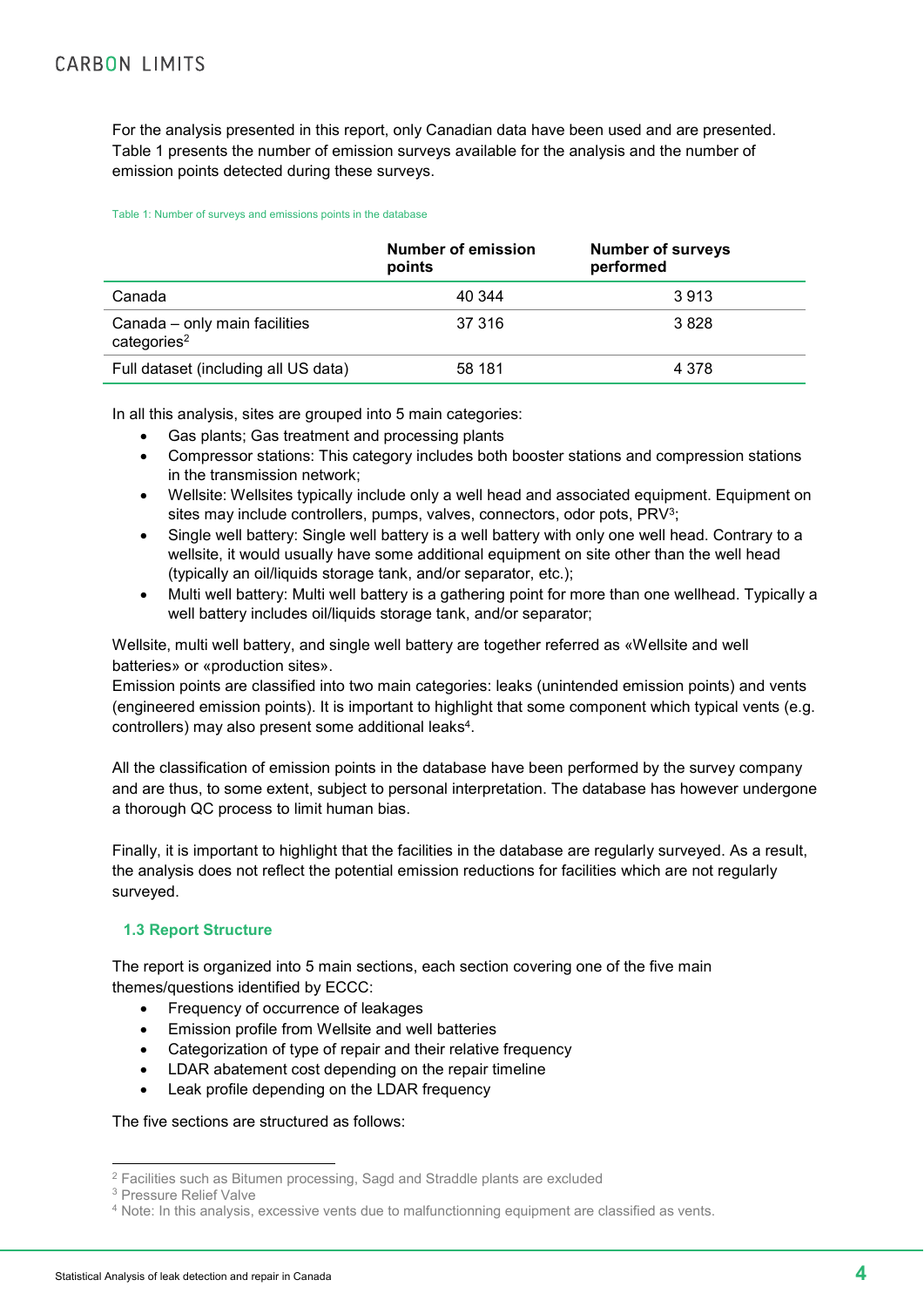- Objective and approach for this analysis: The main question targeted by the analysis is presented. The methodology applied in each specific case is also described including an assessment of the number of data points available for each analysis.
- Results: Key results are presented, typically as a series of figures and tables. Limitations to the analysis are highlighted when relevant.
- Conclusion: Finally, conclusions, main trends and relevant discussions are presented.

# **2. Frequency of occurrence of leakages**

## **2.1 Objective and approach for this analysis**

This first analysis aims at understanding what is the number of leaking points by type of facility. Given the variability of the results, the minimum, maximum, and average number of leaking points by facility type are presented. In addition a full distribution analysis has been performed.

For this analysis, the results of 3828 surveys and information on 21 471 emission points were used (see Table 2).

Table 2: Number of data points used for the analysis on the frequency of occurrence of leakages

|                     | Number of surveys | Number of leak points |
|---------------------|-------------------|-----------------------|
| Compressor station  | 1661              | 9357                  |
| Gas plant           | 437               | 8188                  |
| Multi well battery  | 1113              | 2664                  |
| Single well battery | 511               | 728                   |
| Wellsite            | 106               | 189                   |

Given the measurement campaign procedure (section1.2), emission points with an emission rate below the detection limit of the IR camera (typically 0.8g/hr for methane) were not reported in the database. Very small emission points may have thus been missed by this analysis.

### **2.2 Results**

The number of leak points per facility is highly variable in the database analyzed, ranging from 267 leaks in one gas plant to no leaks (only vent) detected in 863 surveys. The number of leak point depends on the type of facility surveyed, with the largest concentration of leak points in gas plants and compressor stations. On average, 19 leak points are identified in each gas plant, about 6 leak point per compressor station, and about 2 per production site (**Error! Reference source not found.** and Figure 1). However, given the type of distribution (see Figure 2 and Figure 3), the average number of points should always be considered with care as it is highly influenced by the few outliers.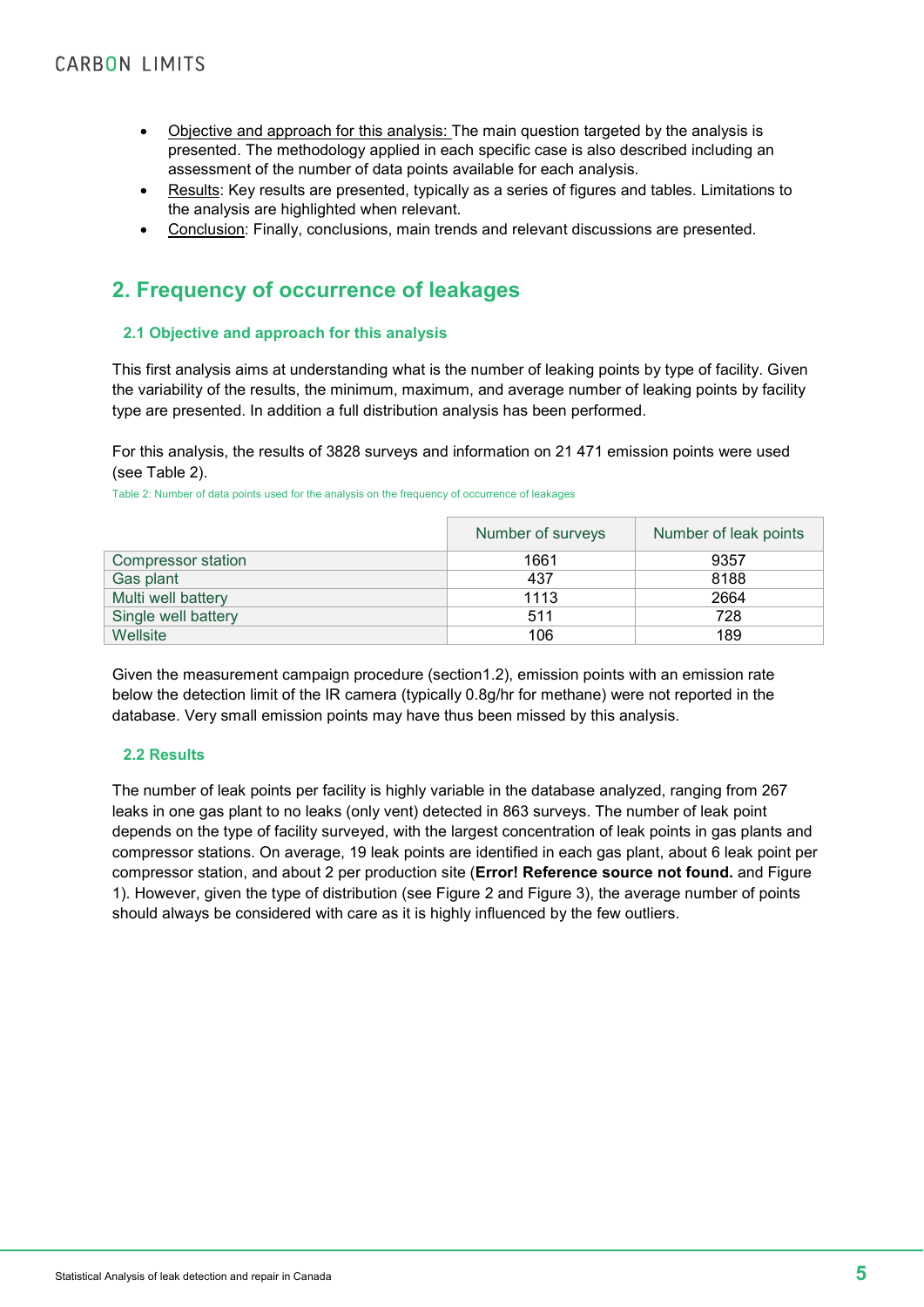Figure 1: Distribution of the number of leak per survey. 5



**Cumulative percent of surveys**

The following two figures present the distributions of survey depending on the number of leaks detected. Distribution for wellsite and well batteries and other sites (compressors and gas plants) are presented with two different scales.





Figure 3: Gas plants and compressor sites – Distribution of surveys depending on the number of leaks detected per survey

<sup>&</sup>lt;sup>5</sup> The 100th percentile (i.e the maximum) is not presented to make the figure more readable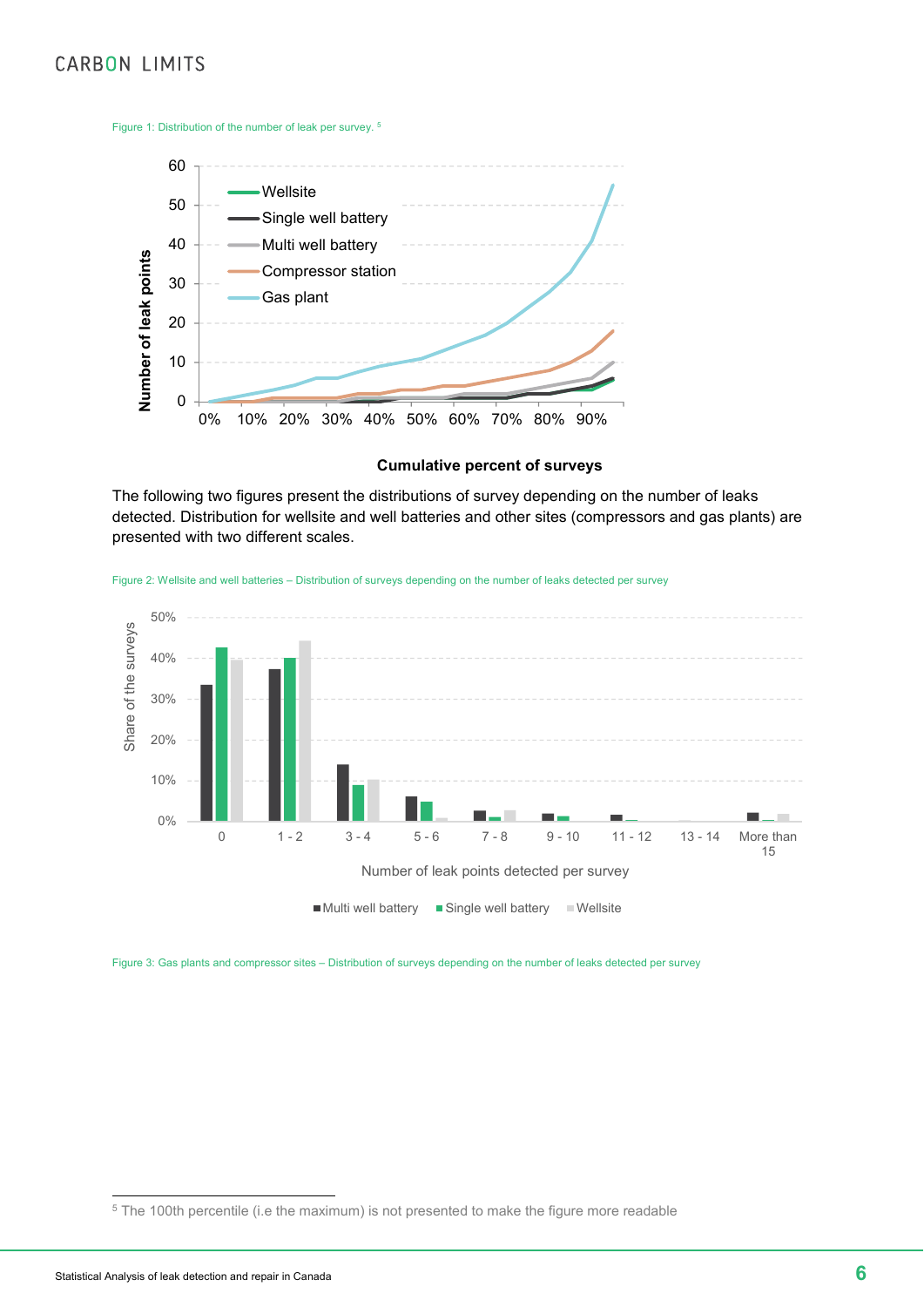

### **2.3 Conclusion**

The number of leak points per facility varies widely. A few key conclusions can be drawn from the analysis performed:

**Production facilities (well battery, wellsites)**: Though a few production facilities have a large number of leak points, the vast majority (75%) of facilities present less than 2 leak points. For 37% of the surveys reviewed, the measurement team only identified vents (i.e. no leaks). In only 3% of the surveys, more than 10 leaks point were detected.

**Compressor stations**: Compressor stations present on average a larger number of leak points compared to production sites. In 86% of the surveys performed, less than 10 leak points were detected. No leak points were detected in about 13% of the facilities covered, whereas 8% of the compressor stations have more than 15 leak points.

**Gas plants**: Unsurprisingly, Gas plants include the highest concentration of leak points. In total 54% of the facilities had more than 10 leak points, and 16% had more than 30 leak points. While gas plants typically represent a high concentration of leak, 2% of the gas plants did not present any leak at all (i.e. only vents).

Finally it is important to highlight that a LDAR survey may also allow detecting important and /or improper vent points (e.g. open hatches) which can be easily fixed. The benefits of these are not included in the analysis presented here.

# **3. Emission profile from wellsite and well batteries**

#### **3.1 Objective and approach for this analysis**

This analysis aims at understanding in more detail the emissions patterns from production sites. Productions sites are presented into three subcategories: multi well batteries, single well batteries, and wellsites. For each subcategory, the statistical review aims at evaluating the number of emitting components and the emission rates per survey (distinguishing vents and leaks).

For this analysis 1730 survey results were analyzed (Table 3)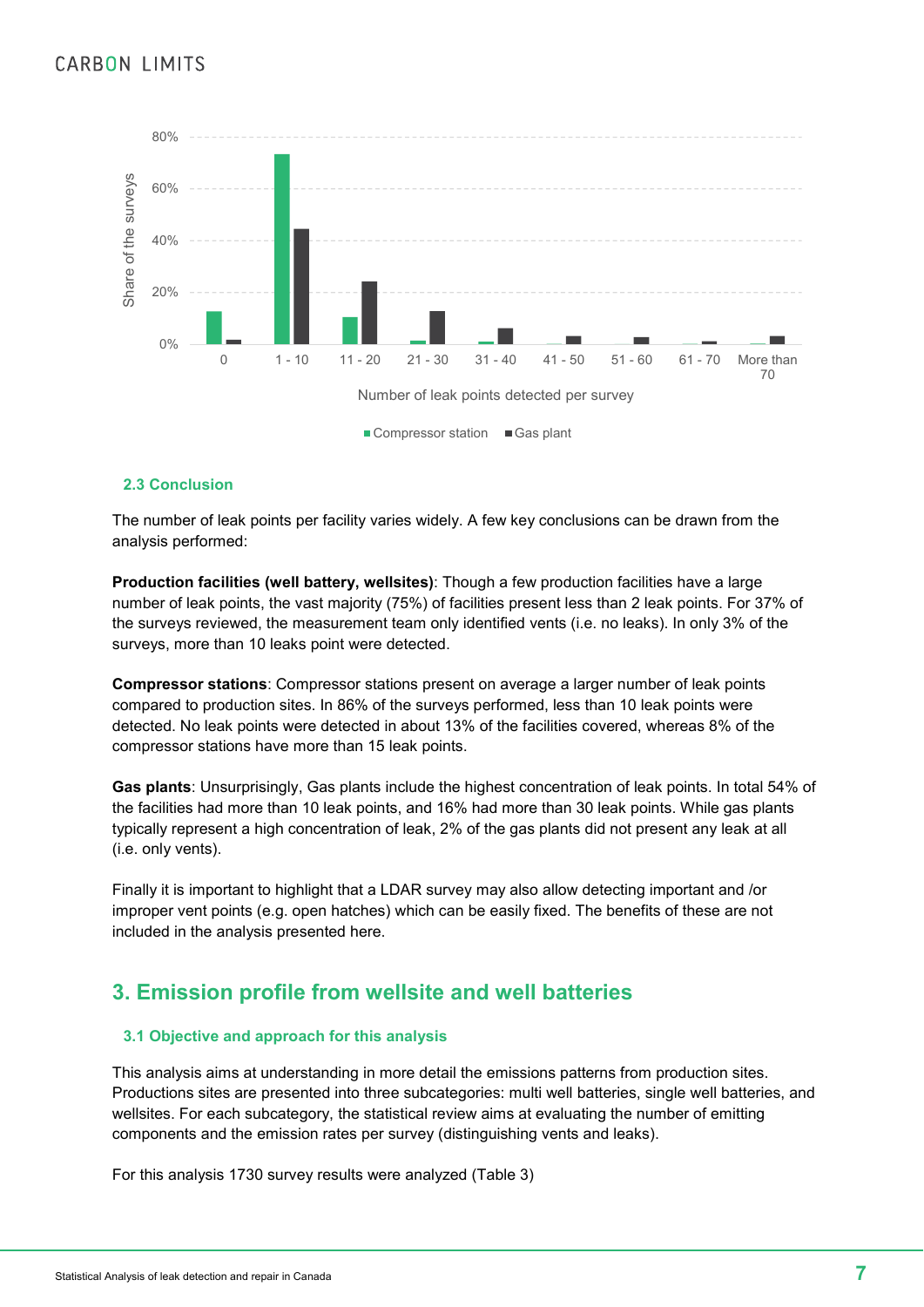Table 3: Number of data points used for the analysis on the emission profiles from wellsite and well batteries

|                     | Number of surveys | Number of emission points (leak<br>and vent points) |
|---------------------|-------------------|-----------------------------------------------------|
| Multi well battery  | 1113              | 5918                                                |
| Wellsite            | 106               | 474                                                 |
| Single well battery | 511               | 2044                                                |

It is important to highlight that the classification of production sites into subcategories is performed by the measurement team and is thus subject to a certain level of personal appreciation.

#### **3.2 Results**

#### **Number of emission points**

The project team first evaluated the number of emission points per survey, independently of the magnitude of the emission. The median number of points detected is 3 for both multi well battery and single well battery, while it is only 2 for wellsites. The distribution of the number of emission points is presented in Figure 4.





Focusing on leaks, there are more leak points per multi well battery than for either single well battery or wellsites, the last two showing a similar trend (Table 4). In terms of vents, the number of vent emission points follows a similar pattern for all three subcategories (Table 5) (please refer to section 3.3 for more details)

#### Table 4: Number of leaks detected per survey

|                     | Min<br>Value | Percentile<br>$-20%$ | Percentile<br>$-40%$ | Percentile -<br>60% | Percentile<br>$-80%$ | Max |
|---------------------|--------------|----------------------|----------------------|---------------------|----------------------|-----|
|                     |              |                      |                      |                     |                      |     |
| Multi well battery  |              |                      |                      |                     |                      | 29  |
| Wellsite            |              |                      |                      |                     |                      | 42  |
| Single well battery |              |                      |                      |                     |                      | 25  |

#### Table 5: Number of vents detected per survey

|                     | Min<br>Value | Percentile<br>$-20%$ | Percentile<br>$-40%$ | Percentile -<br>60% | Percentile<br>$-80%$ | Max |
|---------------------|--------------|----------------------|----------------------|---------------------|----------------------|-----|
| Multi well battery  |              |                      |                      |                     | 4                    | 37  |
| Wellsite            |              |                      |                      |                     |                      | 38  |
| Single well battery |              |                      |                      |                     |                      | 23  |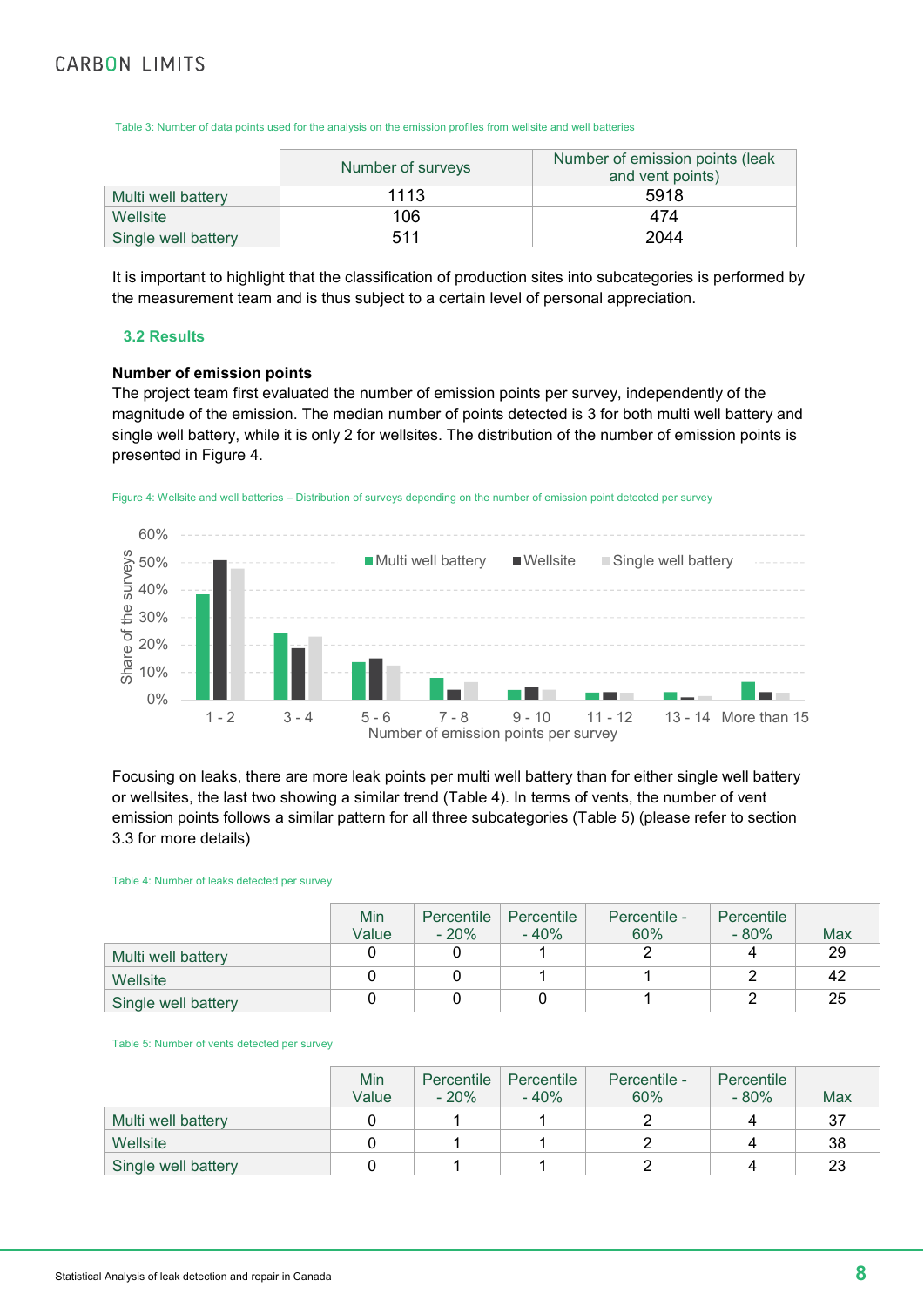#### **Magnitude of emissions**

Figure 5 presents the distribution in terms of emission rate per survey for the three production facility subcategories, while Figure 6 illustrates the average emission rate per subcategory<sup>6</sup>. Emissions from multi well batteries are significantly higher than emissions from both wellsite and single well battery.









Figure 8 and Figure 7 illustrate the distribution of vent rates and leak rates per survey. Both wellsite and single well batteries follow fairly similar statistical distribution, while emissions from multi well batteries are higher.





 <sup>6</sup> Important note: Given the heavy tailed distribution of the emission rate per site, the average emission rate is

highly dependent on the emission rate of the few highest emitting sites.

<sup>&</sup>lt;sup>7</sup> The 100th percentile is not presented to make the figure more readable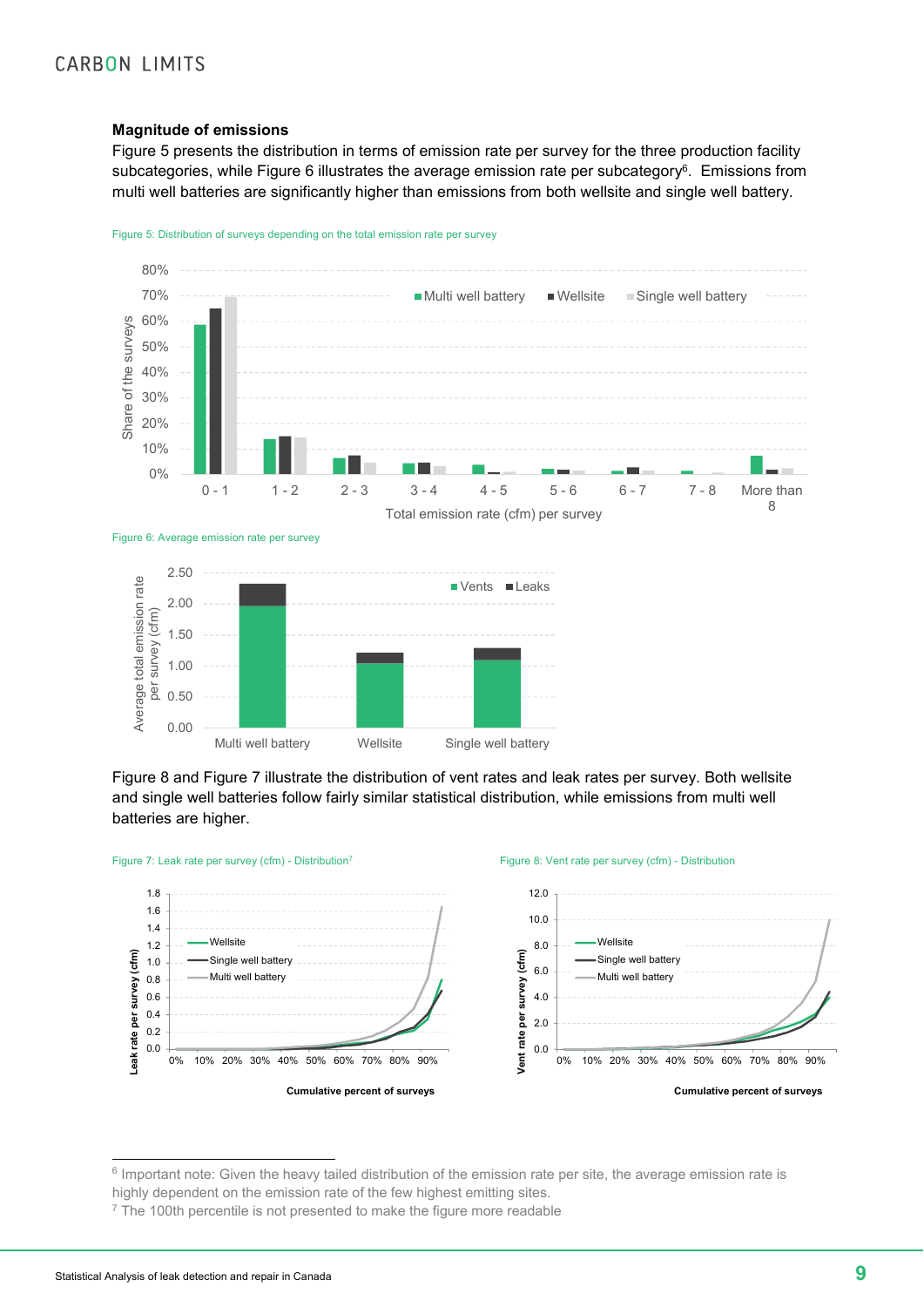### **3.3 Conclusion**

Multi well batteries present the largest emissions rate of the three facilities subcategories, while the two other subcategories have relatively similar emission profile. Overall the median number of emission points is 1 leak point and 2 vent points per production site. In terms of emission rate, the median rate of leaks varies from 0.01 to 0.04 cfm per production site and the median rate of vents varies from 0.3 to 0.4 cfm per production site.

The behavior of single well batteries compared to wellsites deserves additional investigation. Indeed, as single well batteries include additional equipment on-site (in particular storage tanks) compared to wellsites, it would have been natural to expect a higher number of vent points (and higher rates) for single well batteries.

A closer look at the vent type breakdown, however, provides additional insights on the results:

- The instrument controller is the largest source of vent occurrence in all 3 subcategories;
- Batteries (single well and multi wells) present a very high occurrence of tank hatch/vent emission points while this emission source is non-existent on wellsites. This is simply due to the fact that wellsites do not typically include tanks;
- Open lines and other vent points (including odor pot) venting represent an important share of the vents on wellsites and are not as predominant in well batteries. These two categories "compensate" for the storage tanks emission points. And as a result, the wellsite and the single well battery emission are more similar than originally expected.

Finally it is important to highlight that the sample size for wellsites is smaller than for batteries (single well and multi wells), which may have had some bearing on the conclusion.

# **4. Categorization of repair types and their relative frequency**

### **4.1 Objective and approach for this analysis**

During the measurement campaign, the measurement team documented not only the emission source and magnitude but also the recommended<sup>8</sup> repair required to reduce or eliminate the emission detected. As part of this analysis, the project team explored the repair types and their relative frequency. Some of these repairs can be performed on the spot immediately after detection, while others may require partial of full shut down of the facilities (and thus may be postponed to the next maintenance scheduled). This section thus also aims at documenting the relative frequency and share of repairs requiring shutdown, depending on facility type.

To perform this analysis, the long list of repairs descriptions have been classified into 9 repairs types described in Table 6.

| <b>Repairs types</b>             | <b>Description</b>                                              |
|----------------------------------|-----------------------------------------------------------------|
| Reseal                           | Open the connection, apply sealing material, re-tighten         |
| Replace seal/gasket              | Remove the old seal or gasket, and replace with new, re-tighten |
| <b>Tightening</b>                | Simply tighten the joint/thread/connection                      |
| <b>Replacing whole component</b> | Replace the leaking component with a brand new one              |

#### Table 6: Repair type description

<sup>8</sup> It is important to highlight that the recommended repair strategy proposed is not approved or validated by the operator. However, measurement companies, by the nature of their business, aim at providing high quality recommendations to their clients, the operator.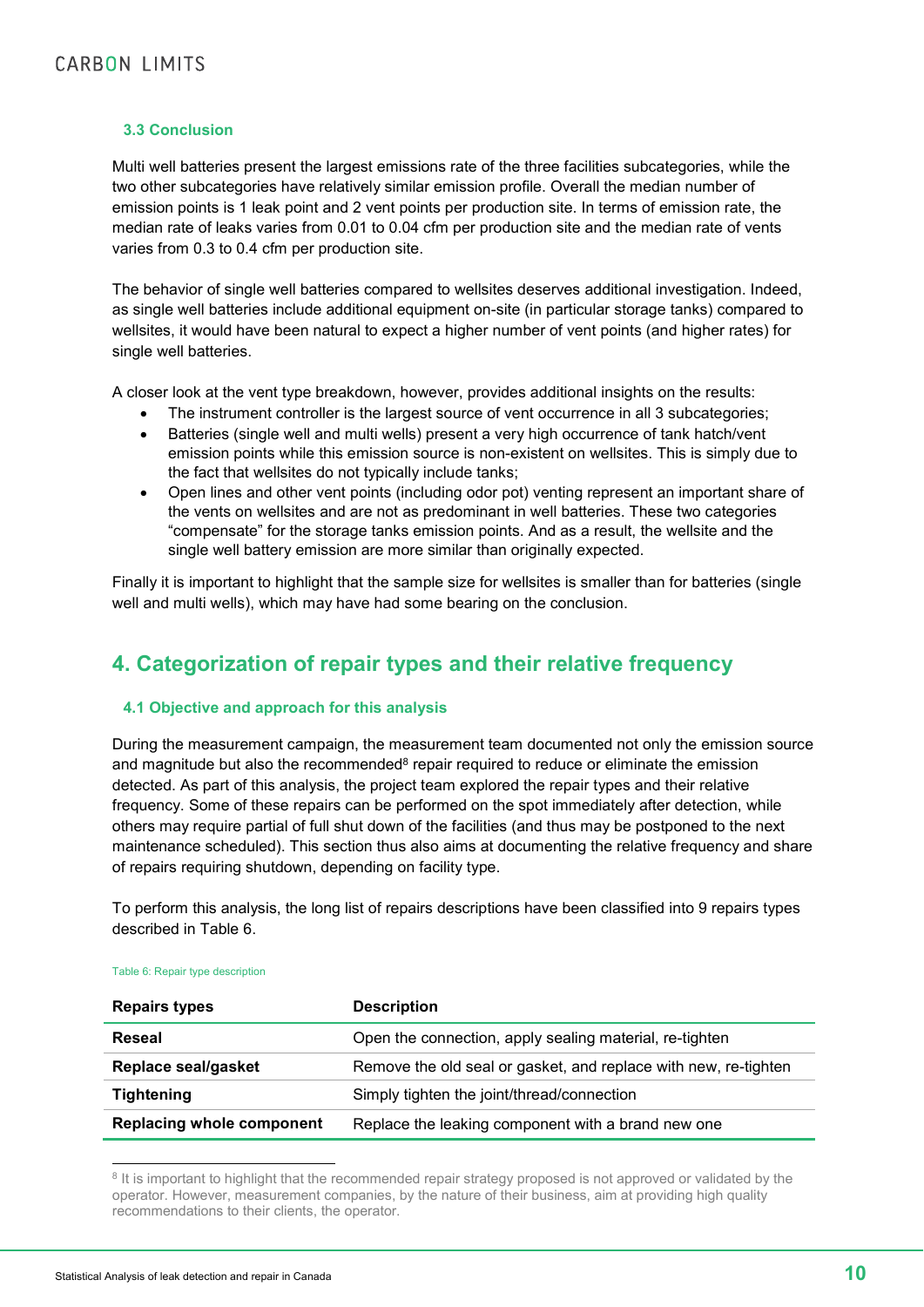| Service the component                         | Remove the component, service it and re-install it                |
|-----------------------------------------------|-------------------------------------------------------------------|
| <b>Shut-in or disconnect the</b><br>component | Take the component out of service by shutting in or disconnecting |
| <b>Welding or patching</b>                    | Perform welding or patching at the leaking point                  |
| Other                                         | Other <sup>9</sup> or uncertain repair.                           |

The project team then defined five different "repair timeline categories" presented in Table 7.

#### Table 7: Repair timeline categories description

| <b>Repairs timeline</b><br><b>Categories</b>          | <b>Description</b>                                                                                                                                                                                                                                        |
|-------------------------------------------------------|-----------------------------------------------------------------------------------------------------------------------------------------------------------------------------------------------------------------------------------------------------------|
| <b>Quick fix</b>                                      | Stop the leak immediately, with no interruptions in operations                                                                                                                                                                                            |
| No shutdown                                           | Leaking component, or seal can be repaired/replaced with no interruptions in<br>operations. Some material may be required (i.e. it may not be feasible to perform<br>the repair during the LDAR but the repair can be performed in the next few<br>weeks) |
| <b>Equipment</b><br>shutdown,<br>standby or<br>bypass | The facility or unit could be operational if a bypass line or standby unit could be<br>used. If neither of these conditions are met, partial of full shutdown might be<br>required.                                                                       |
| <b>Shutdown</b>                                       | The facility or a unit in the facility should be shut-down in order to perform<br>repair/replacement                                                                                                                                                      |
| Uncertain                                             | No or inconclusive information                                                                                                                                                                                                                            |

To classify each leak point into a "repair timeline category", the project team evaluated the repair types as well as the component/equipment affected by a repair; since some equipment/components are more critical for the operation than others. For example storage tanks, building heaters and equipment that can temporarily put out of service can typically be repaired without any major interruptions on the main operation. At the opposite end of the spectrum, servicing a compressor (when no standby compressor is available) may require full or partial shutdown of a facility."

Overall 117 combinations of "component type" and "repair type" were analyzed. Each combination was associated to a repair timeline category (Table 7). The classification is based on expert assessment and aims at analyzing statistically the database in terms of repair timeline. Local circumstances may impact how each individual repair can be performed.

Based on this categorization, the relative occurrence and emission share per repair category and repair timeline category was calculated. For this analysis, the full dataset (leaks only) was analyzed.

### **4.2 Results**

Figure 9 presents the relative frequency of leaks depending on the repair type category. The category "tightening" presents the largest frequency for all the facility type with about 50% of the leak points requiring tightening. The repair category "reseal" represent 15% of the leaks and the category "replace seal/gasket" represent 18% of the leaks. The LDAR service provider proposed to replace the component for only 3% of the leak points.

In terms of share of emission (Figure 10), the picture is more balanced with the repair category "tightening" representing only about 30% of the total leak rate. For 6 % of the total leak rate, a full

<sup>&</sup>lt;sup>9</sup> In the following figures, the repair type with very limited occurrence are presented together in the section other.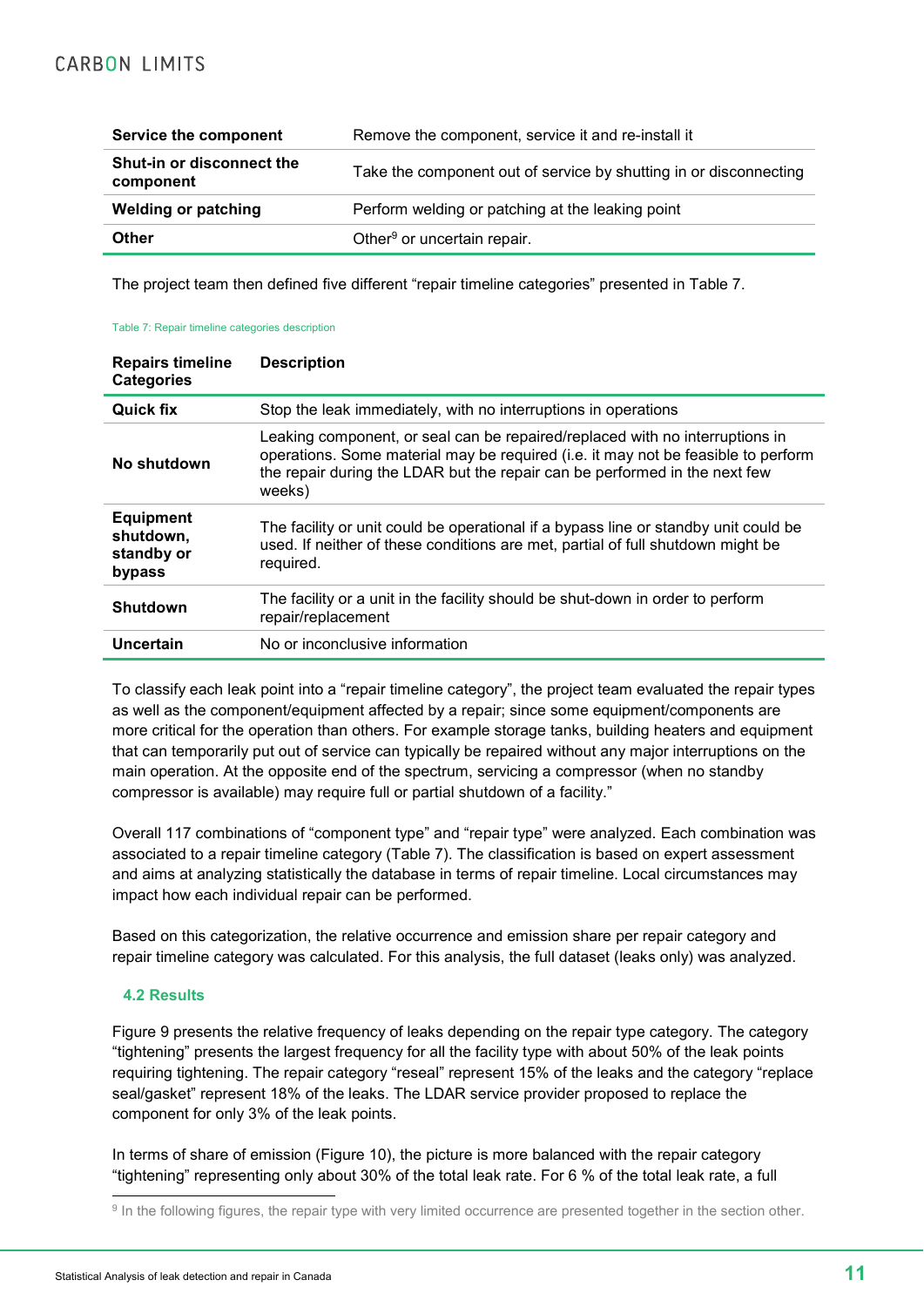component replacement is required. It is interesting to note that the average leak rate per leak point varies significantly depending on the repair category. While the average emission rate for the leaks in the category "tightening" is only 0.1 cfm, the components which need to be replaced leak on average 0.5 cfm.

The split varies between different facilities types (up to 18% difference). For example, tightening represents about 19% of the leak rate for production sites and 37% for gas plants. However, some pattern are similar for all facility types, for example, replacing a component represents a minor share of the leak rate for all the facilities types.









Figure 11 and Figure 12 present the relative frequency and share of leak for different repair timeline categories as defined in Table 7. This analysis demonstrates that about half of the leak points detected can be fixed on the spot, while another 15% of the leak points can be fixed without any shutdown. It may be required to perform a full or a partial shutdown for about 26% of the leak points detected. These proportions do not vary significantly between installation types but quick fix leak points are slightly more frequent in gas plants than in other types of installations.

In terms of share of emission (Figure 12), about 30% of the leak rate detected can be fixed on the spot and another 22% can be fixed without shutdown. It may be required to perform a full or a partial shutdown for about 33% of the total leak rate. The assessment was uncertain for 16% of the leak rate.

Figure 11: Relative frequency of different re pair timeline category depending on the facility type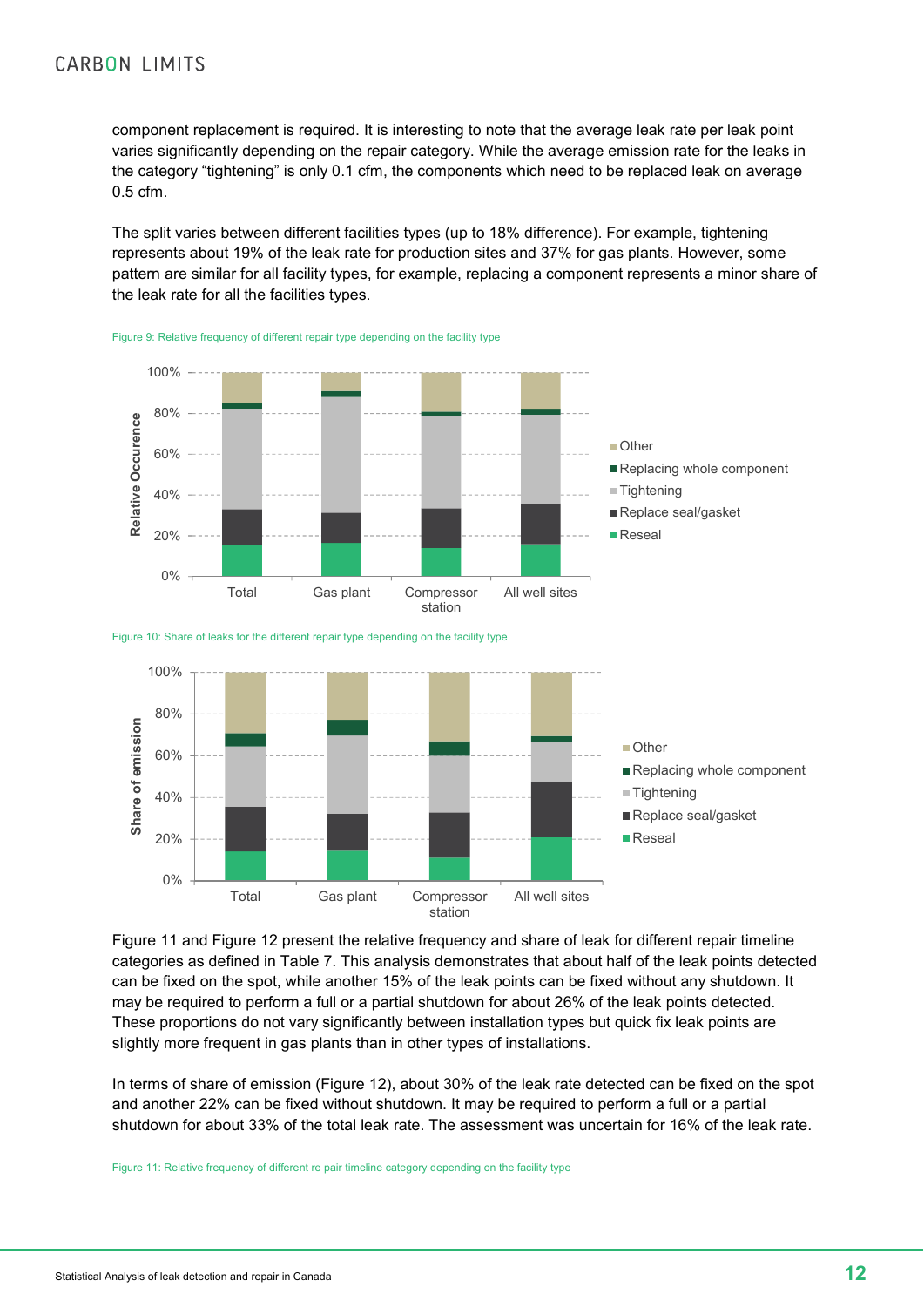



### **4.3 Conclusion**

A detailed review of the repairs recommendations depending on the component/equipment type has allowed to understand in more detail the types of repairs which can be performed without shutdown and the repairs which may need to be postponed to the next maintenance.

Overall, 65% of the leak points detected and 50% of the leak rate can be fixed either immediately or without partial or full shutdown. This proportion varies from 42% in compressor stations to 57% for gas plants.

For 26% of the leak points and 33% of the leak rate, partial or full shutdown may be required. In a number of cases, the facility or unit could be operational during the repair if a bypass line or standby unit could be used, these numbers thus represent an upper bound estimate.

Finally, the classification was inconclusive for 9% of the leak points detected and 16% of the leak rate.

# **5. LDAR Abatement cost depending on the repair timeline**

### **5.1 Objective and approach for this analysis**

In the report «Quantifying cost-effectiveness of systematic Leak Detection (LDAR) using infrared cameras»10, the abatement costs were estimated based on the assumption that repairs will be performed immediately after the LDAR survey. As presented in the previous section, a detailled review of the repair types underlined the fact that a portion of the leaks may only be fixed during a partial or a full shutdown and may thus be postponed until the next scheduled maintenance.

This section thus aims at evaluating the abatement cost depending on the delay of the repairs. Three scenarios have been constructed (Table 8):

- No delay: all the leaks are repaired just after the LDAR survey
- Partial delay: On the spot repair and repairs which can be performed without operation interruption are performed immediately after the LDAR. All the other repairs (including unclassified repairs) are performed one year after the LDAR.

 <sup>10</sup> http://carbonlimits.no/project/quantifying-cost-effectiveness-of-systematic-leak-detection-ldar-using-infraredcameras/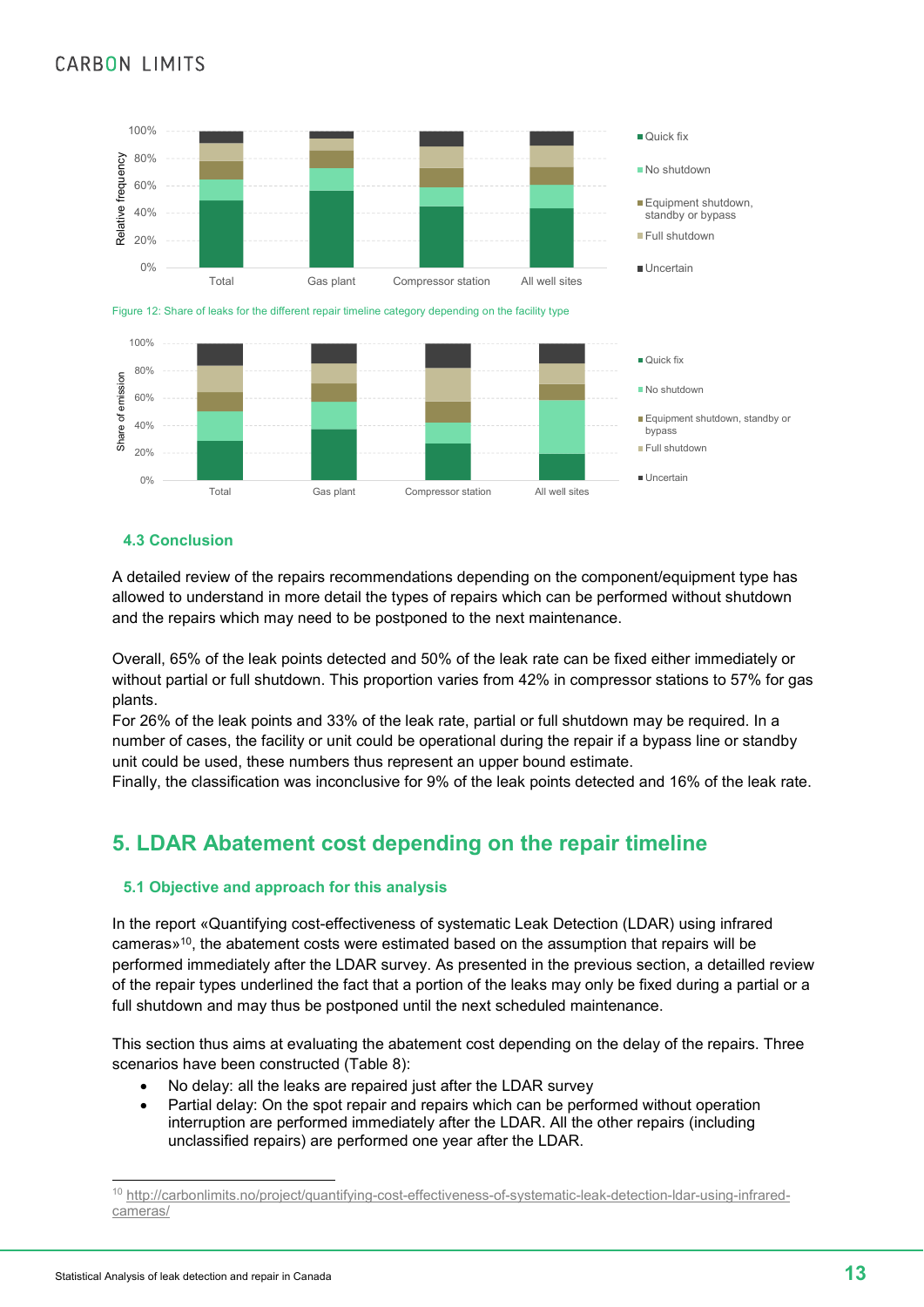All delay: All the repairs are performed one year after the original LDAR. This case is presented as a conservative extreme, as operators have a strong incentive to repair "easy fix" leaks as early as possible.

Table 8: introduction to the delay scenario

|                |                      | <b>NO DELAY</b>        | PARTIAL DELAY          | <b>ALL DELAY</b>    |
|----------------|----------------------|------------------------|------------------------|---------------------|
|                | <b>Quick fix</b>     | Immediately after LDAR | Immediately after LDAR | One year after LDAR |
| $\overline{2}$ | No shutdown          | Immediately after LDAR | Immediately after LDAR | One year after LDAR |
| $\mathbf{3}$   | <b>Equipment</b>     |                        |                        |                     |
|                | shutdown, standby    |                        |                        |                     |
|                | or bypass            | Immediately after LDAR | One year after LDAR    | One year after LDAR |
|                | <b>Full shutdown</b> | Immediately after LDAR | One year after LDAR    | One year after LDAR |
| 5              | <b>Uncertain</b>     | Immediately after LDAR | One year after LDAR    | One year after LDAR |

For the abatement cost calculation, an interest rate of 7% and a gas price of 3 CAD/Mscf have been assumed. The GWP of methane used for this analysis is 25. The methodology applied is described in the original report section 3.211. For this analysis, it is assumed that the repairs from categories 3 to 5 are performed during a planned shutdown. Scheduling a shutdown to repair these leaks would impact heavily the cost and thus the abatement cost calculated.

#### **5.2 Results and conclusions**

The following figure presents the aggregated abatement cost depending on the delay scenario and on the facility type. As expected, delaying repairs have a negative impact (i.e. increase) the abatement costs. In the "partial delay" scenario, abatement costs increase by 0.5 to 0.7 CAD/tCO<sub>2</sub>eq depending on the facility type. Delaying all the repairs by one year (conservative scenario) increases the abatement costs by 0.8 to 1 CAD/tCO<sub>2</sub>eq. Overall the impact of the delay is quite modest and all abatement costs calculated remains below  $5$  CAD/tCO<sub>2</sub>eq.

Though the abatement cost is only slightly impacted by the delay, the cumulative emissions is, of course, heavily impacted by this delay. (see section 6.3)



Figure 13: Abatement cost depending on the delay scenario and the facility type<sup>12</sup>

 11 http://carbonlimits.no/project/quantifying-cost-effectiveness-of-systematic-leak-detection-ldar-using-infraredcameras/

 $12$  Benefits from improper vent fixing (closing open hatches) are not included in these estimates.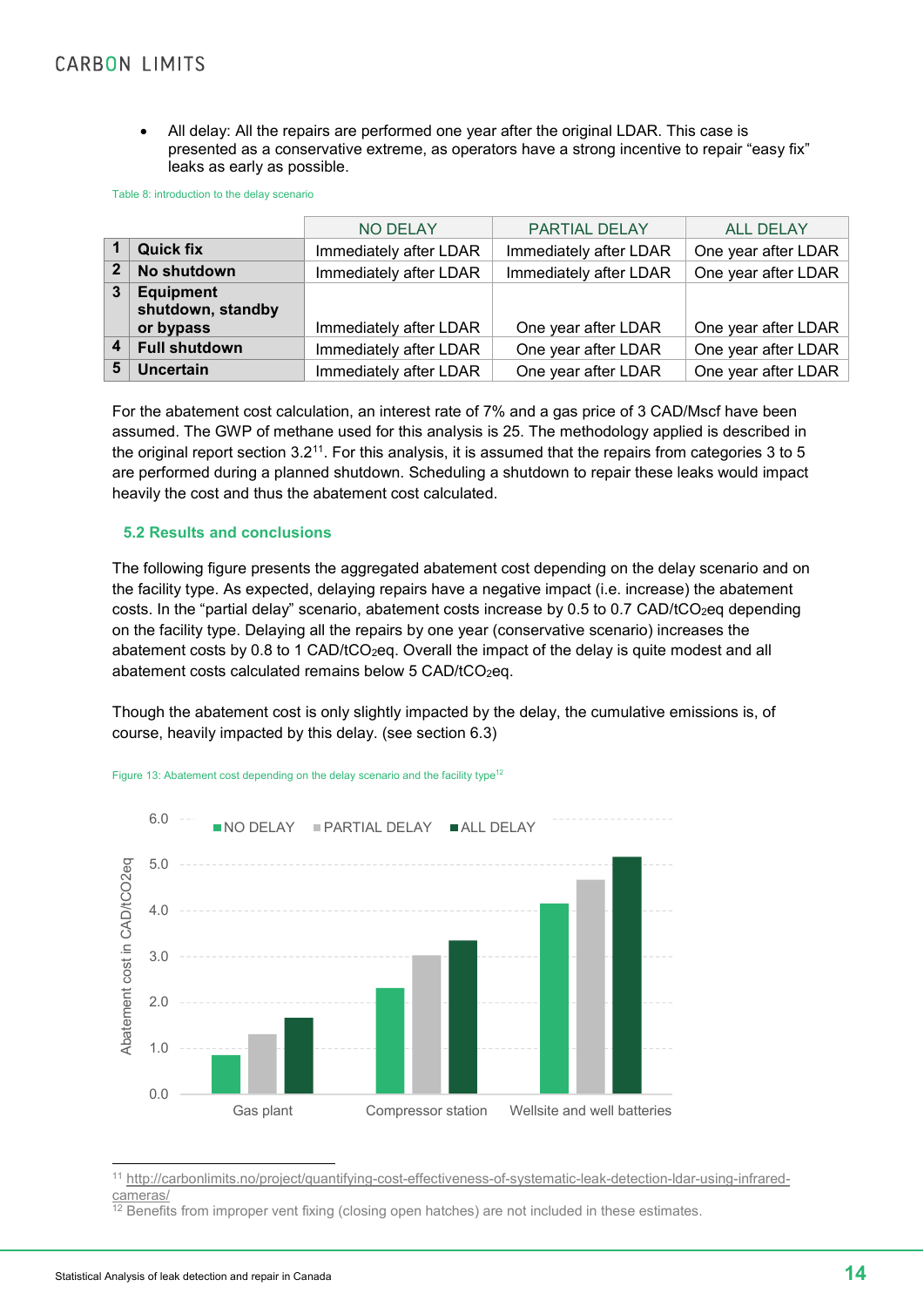# **6. Leak profile depending on the LDAR frequency**

### **6.1 Objective and approach for this analysis**

This analysis aims at evaluating how the frequency of survey impacts the leak rate and occurrence. Assuming that repairs are performed after each LDAR, frequent LDAR should result in lower leak rate over time.

The database used in this report includes surveys performed at a variety of facilities. Some of the facilities are surveyed once every year or once every two years, while others are surveyed less frequently. It was possible to extract definitive information<sup>13</sup> on the survey frequency for 10% of the total surveys in the database (i.e. 543 surveys)<sup>14</sup>. Almost 80% of these repeat surveys were performed one year since the last survey. The following table presents the number of surveys available depending on frequency information. The size of the sample for this analysis is therefore much smaller than that used in previous analysis.

|                           | No information<br>available on the date<br>of the last survey | 1 year since<br>the last survey | 2 years since<br>the last survey | More than 2<br>years since the<br>last survey |
|---------------------------|---------------------------------------------------------------|---------------------------------|----------------------------------|-----------------------------------------------|
| Gas plant                 | 337                                                           | 76                              | 16                               | 8                                             |
| <b>Compressor station</b> | 1372                                                          | 221                             | 62                               | 6                                             |
| Multi well battery        | 1047                                                          | 51                              | 13                               | 2                                             |
| Single well battery       | 502                                                           | 8                               |                                  |                                               |
| Wellsite                  | 104                                                           | 2                               | 0                                | 0                                             |
| Wellsite and well         | 1653                                                          | 61                              | 14                               | າ                                             |
| <b>batteries</b>          |                                                               |                                 |                                  |                                               |
| Total                     | 5015                                                          | 419                             | 106                              | 18                                            |

Table 9: Summary of the number of survey depending on the frequency information

It is important to highlight that the database includes only surveys commissioned by oil and gas companies to the two measurement companies. An oil and gas operator may choose to terminate his contract with a specific provider but may continue to perform surveys using internal resources or using a different service provider. An operator may also have run surveys internally and then decided to subcontract the LDAR. As a result, and by nature, the database provides an incomplete snapshot of the frequency of the LDAR survey for a given facility.

### **6.2 Results**

Figure 14 presents the average number of leaks per survey for different categories of survey frequencies. Given the low number of surveys available, the two categories with 2 or more years since the last survey are presented together. The median number of leaks is also presented for all the categories (Figure 15).

<sup>&</sup>lt;sup>13</sup> i.e. clear reference that the same installation has been surveyed at a specific date

<sup>&</sup>lt;sup>14</sup> While definitive frequency information is only available for 10% of the surveys, it is clear, based on interviews that the facilities in our database are typically surveyed every one or two years.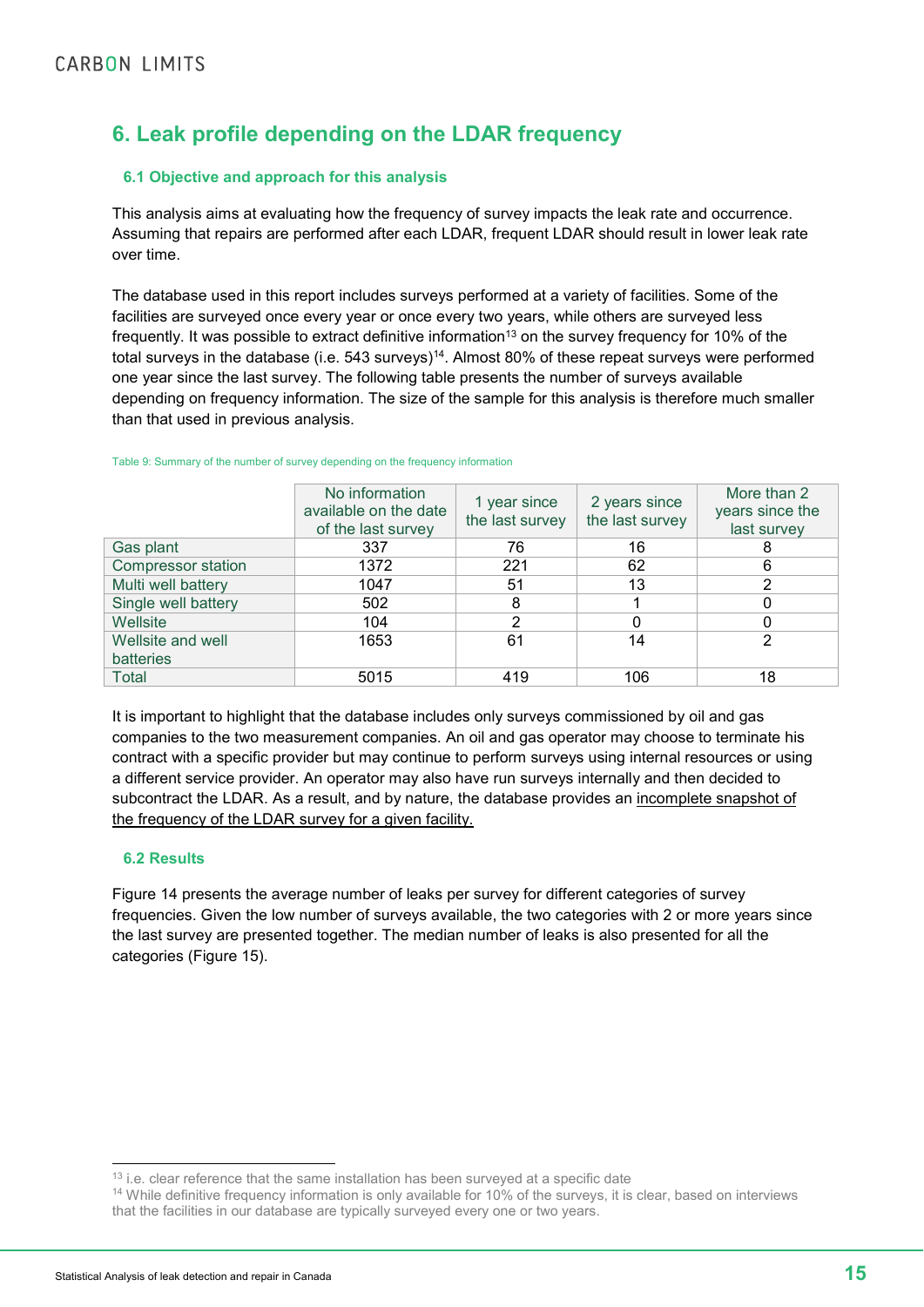

 $\blacksquare$  All dataset  $\blacksquare$  1 year since the last survey  $\blacksquare$  2 or more years since the last survey

#### Figure 15: Median number of leaks per survey depending on the frequency



The next two graphs present the average and the median leak rate per survey for the different categories. For all these four figures, it would be expected that both the number and the rate of the leak will be higher for sites surveyed less than once a year. However, the expected trend is not confirmed by the analysis (see next section for further analysis).



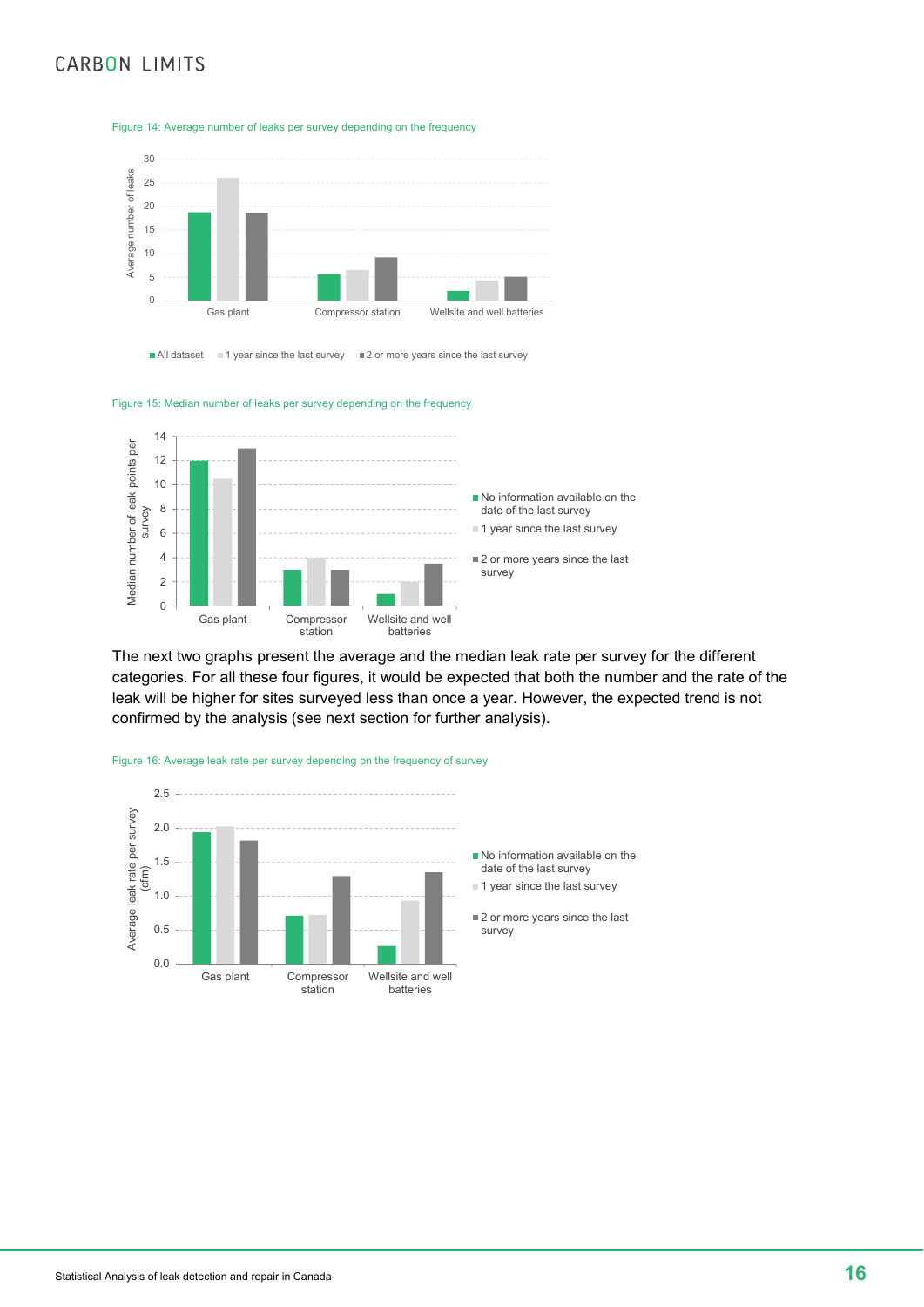

Figure 17: Median leak rate per survey depending on the frequency of survey

The project team also wanted to evaluate if the frequency of survey influenced the number and rate of the largest emitters (for this analysis, large emitter are leaks with a rate higher than 0.3 cfm), to confirm the hypothesis that regular LDAR may prevent the formation of the largest leaks. The following analysis aims at evaluating this assumption. Table 10 and Table 11 present both the number of large emitters and the average leak rate from these high emitters depending on the frequency of survey<sup>15</sup>.

For this analysis, the trend is much clearer, with lower frequency being associated with both larger number of leak large emitters and larger leak rate from large emitters.

#### Table 10: Average number of large leak (>0.3 cfm) per survey

|                             | No information<br>available on the date of<br>the last survey | 1 year since the<br>last survey | 2 or more years<br>since the last<br>survey |  |
|-----------------------------|---------------------------------------------------------------|---------------------------------|---------------------------------------------|--|
| Gas plant                   | 1.2                                                           | 1.1                             |                                             |  |
| <b>Compressor station</b>   | 0.4                                                           | 0.5                             | 11                                          |  |
| Wellsite and well batteries | 0.2                                                           | 0.3                             | 0.3                                         |  |

#### Table 11: Average leak rate from large leak (>0.3 cfm) per survey (cfm)

|                             | No information<br>available on the date of<br>the last survey | 1 year since the<br>last survey | 2 or more years<br>since the last<br>survey |  |
|-----------------------------|---------------------------------------------------------------|---------------------------------|---------------------------------------------|--|
| Gas plant                   |                                                               | 0.9                             | 0.9                                         |  |
| <b>Compressor station</b>   | 0.4                                                           | 0.3                             | 0.6                                         |  |
| Wellsite and well batteries | 0.2                                                           | በ 7                             |                                             |  |

#### **6.3 Conclusion**

The analysis performed does not show any strong correlation between the frequency (information available in the database) and the number of leak points or the rate of leakage detected. Three main reasons can explain the lack of trend:

- **The dataset does not represent the full history of facilities:** As mentioned above, facilities may have been surveyed by internal staff or by another measurement company. In addition, surveys may not always be followed by repairs of all the emission points identified;
- **Potential bias by size of facility:** Size of the facility is not available in the database. It would not be surprising for an operator to survey more frequently large facilities (in particular gas plants and compressor stations) than smaller ones. This would create a bias and limit the possibility to compare on the same level depending on the frequency.

<sup>&</sup>lt;sup>15</sup> Median are not interesting to present here as many sites (fortunately) do not present any large leak.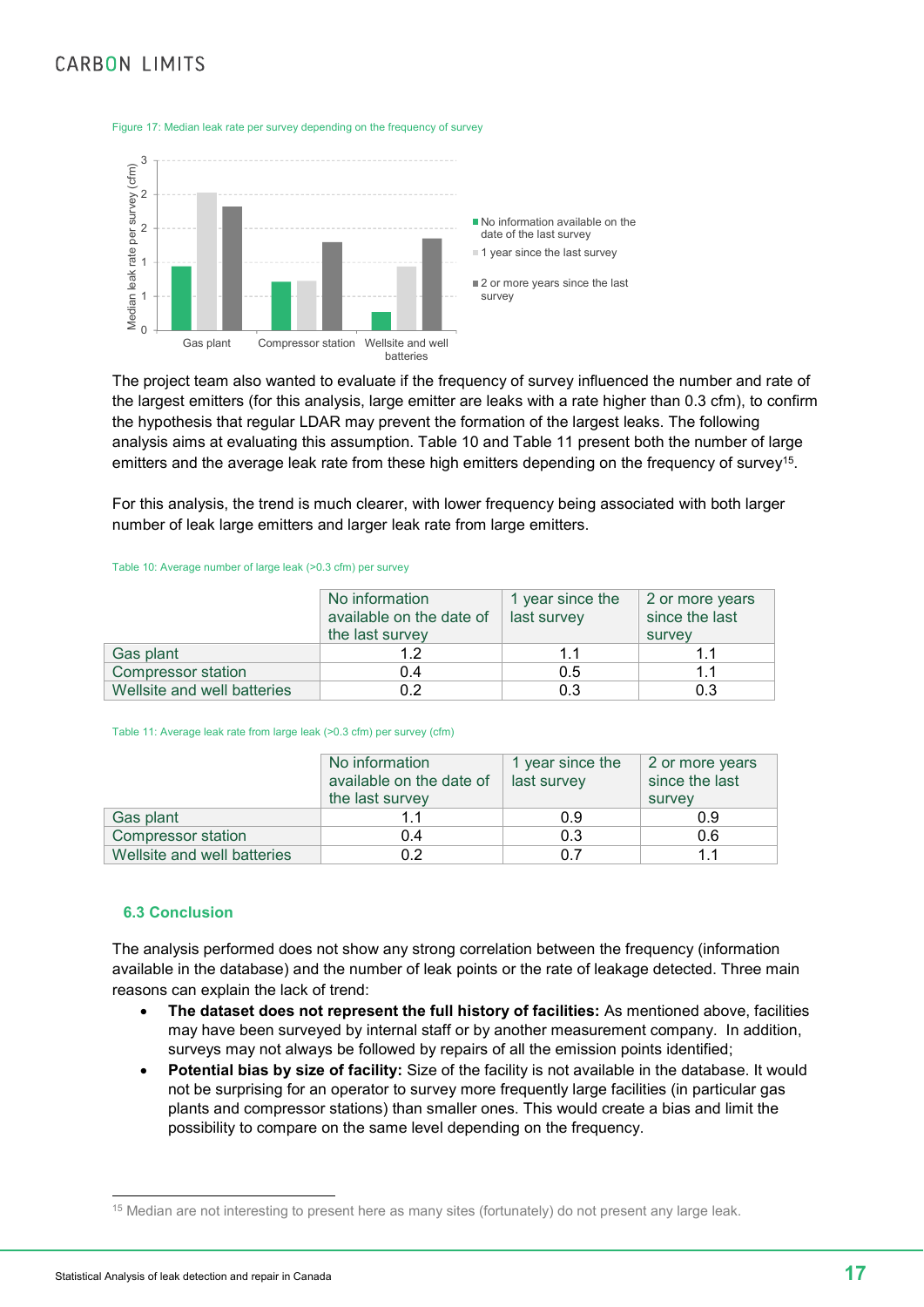**Size of the sample**: The sample size for facilities with 2 or more years since the last survey is relatively small for many facility types. As a result, this analysis may not be as statistically representative as the other analyses presented in this document;

To conclude, the database does not allow confirming (or rebutting) the assumption «more frequent LDAR leads to lower leak rate detected at each survey». The analysis compared annual surveys to survey performed less frequently.

Finally, the Figure 18 below presents a theoretical model on how survey frequency impacts emission over time. In this model, it is assumed that leaks appear randomly and linearly over one year. The database does not allow to confirm or rebut this assumption, however the experience from a large sample of LDAR demonstrates that a **number of leaks are identified when annual survey are performed.** 

In this context, increasing the frequency of the leak detection and repair survey will have a positive impact on the emission reduction that can be achieved, as the leaks are detected and can be repaired earlier. Obviously, the abatement cost increase with the survey frequency (see p 22 on the report: http://catf.us/resources/publications/files/Carbon\_Limits\_LDAR.pdf)



#### Figure 18: theoretical overview on how emissions over time depending on the survey frequency.<sup>16</sup>

# **7. Key conclusions from the analysis**

The analysis of the results of 3 828 surveys in Canada representing 37 483 emission points shed some light on a number of aspects of repeated LDAR. The following list presents the key conclusions from the analysis:

- In average, through the large sample of information, six leak points were identified during each survey. The number of leak points per facility varies widely:
	- The vast majority of wellsite and well batteries (75%) present less than 2 leak points and 37% presented no leak points (e.g. only vents)
	- 86 % of the compressor stations present less than 10 leaks and
	- 84 % of gas plants present less than 30 leaks
	- A small number of facilities, however, present an important number of leaks (up to 267 leaks for one of the facilities surveyed).
- Multi well batteries present the largest emissions rate of the production sites:

<sup>&</sup>lt;sup>16</sup> It is important to highlight that we assumed, in this simple sketch, that all the leaks are repaired quickly after the survey. This assumption is not realistic for leaks which cannot be repaired without shutdown of the facility or process unit (generally, repair of those leaks will be delayed until the next planned shutdown) . As a result, emissions reduction are overestimated in regards to this aspect.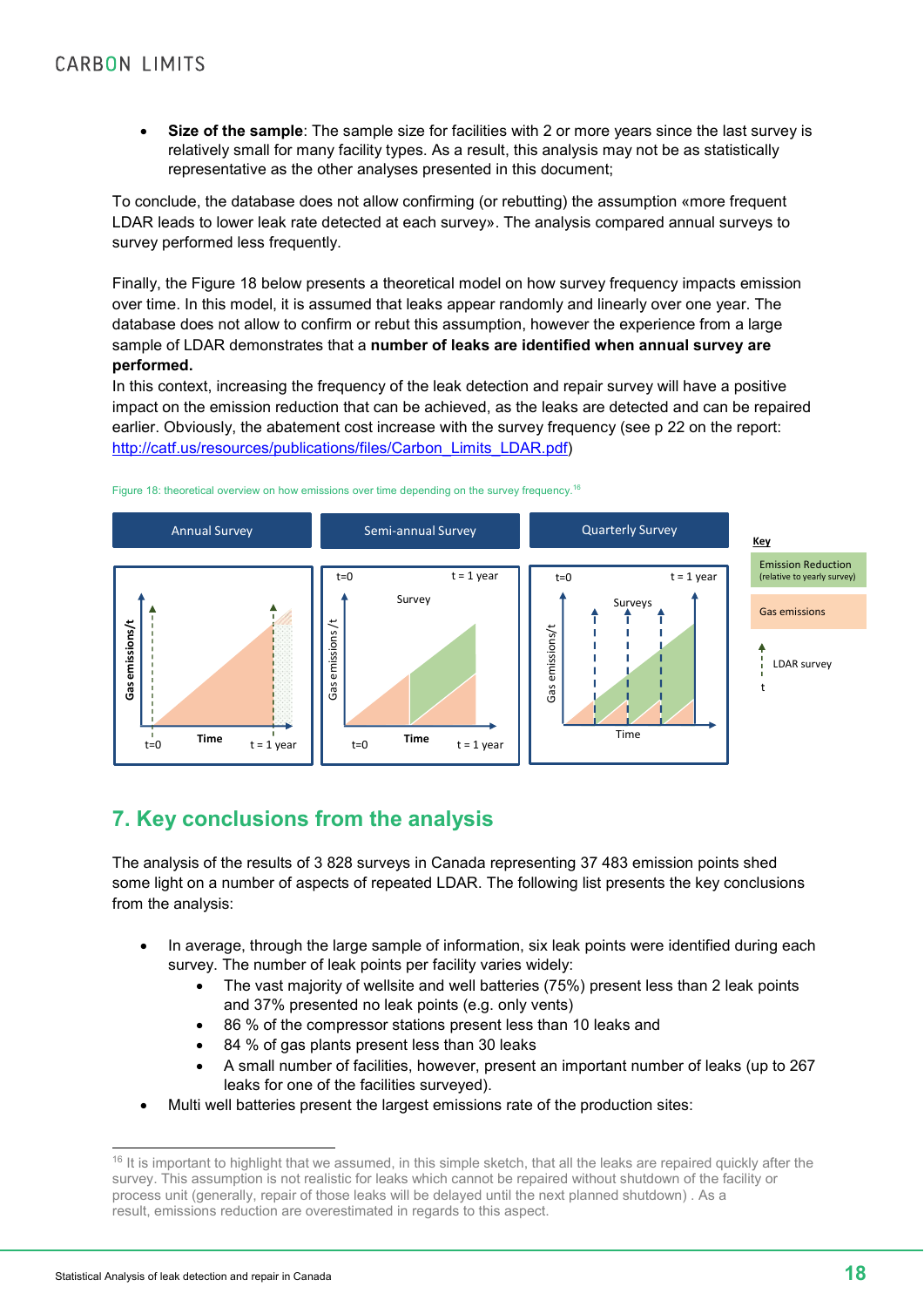- The median number of leaks is 1 per production site and the median number of vents is 2 per production site
- The median total vent rate per survey is 0.3 cfm per production site, while the median leak rate is inferior to 0.1 cfm
- Instrument controllers, tanks, open lines and odor pots are the most frequent sources of vent in wellsite and well batteries.
- A detailed review of the repairs recommendations depending on the component/equipment type has allowed to understand in more details the types of repairs which can be performed without shutdown and the repairs which may need to be postponed to the next maintenance.
	- Overall, at least 64% of the leaks detected and 50% of the leak rate can be fixed either immediately or without shutdown.
	- For 26% of the leak points and 33% of the leak rate, partial or full shutdown may be required.
	- Delaying all the repairs by one year increase the aggregate abatement cost by only up to 1 CAD/tCO2eq. Though the abatement cost is only slightly impacted by the delay, the cumulative emissions is, of course, heavily impacted by the delay.
- Comparing facilities surveyed annual or less frequently, the database did not allow to confirm (or rebut) the assumption «more frequent LDAR leads to lower leak rate detected at each survey». However the experience from a large sample of LDAR demonstrates that a number of leaks are identified when annual surveys are performed. In theory, increasing the survey frequency will reduce the cumulative emission over time but will increase the abatement costs.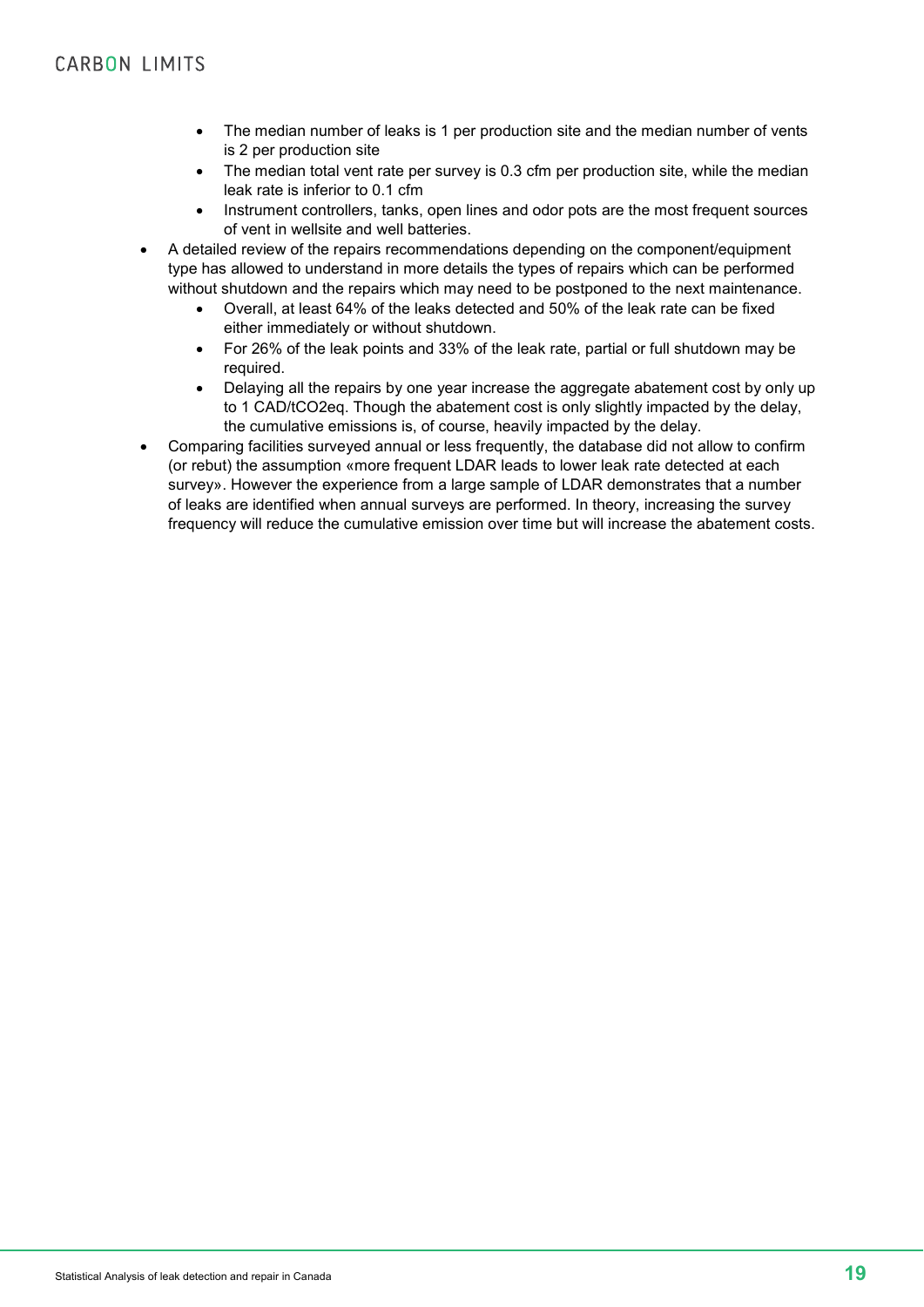# **Statistical Analysis of leak detection and repair in Canada**

Extension

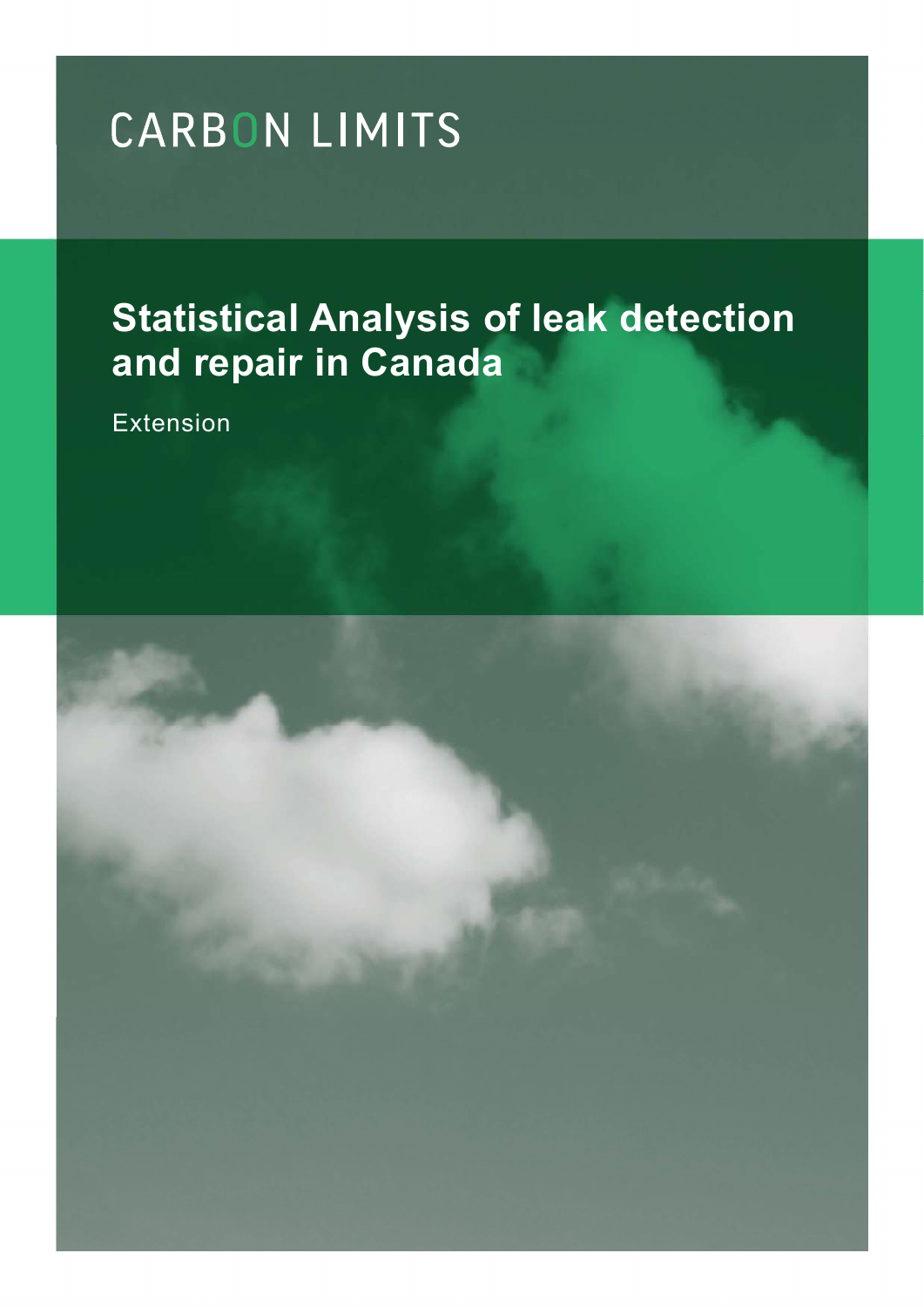#### **This report was prepared by Carbon Limits AS.**

**Project title:**

Statistical Analysis of leak detection and repair in Canada

**Client:** Environment Canada<br> **Project leader:** Stephanie Saunier **Project leader:** Stephanie Saunier<br> **Project members:** Stephanie Saunier, **Project members:** Stephanie Saunier, Hesam Darani<br>
Finalized: 06 April 2017 **Finalized:** 06 April 2017

# **CARBON LIMITS**

Øvre Vollgate 6 NO-0158 Oslo Norway carbonlimits.no Registration/VAT no.: NO 988 457 930

Carbon Limits is a consulting company with long standing experience in supporting energy efficiency measures in the petroleum industry. In particular, our team works in close collaboration with industries, government, and public bodies to identify and address inefficiencies in the use of natural gas and through this achieve reductions in greenhouse gas emissions and other air pollutants.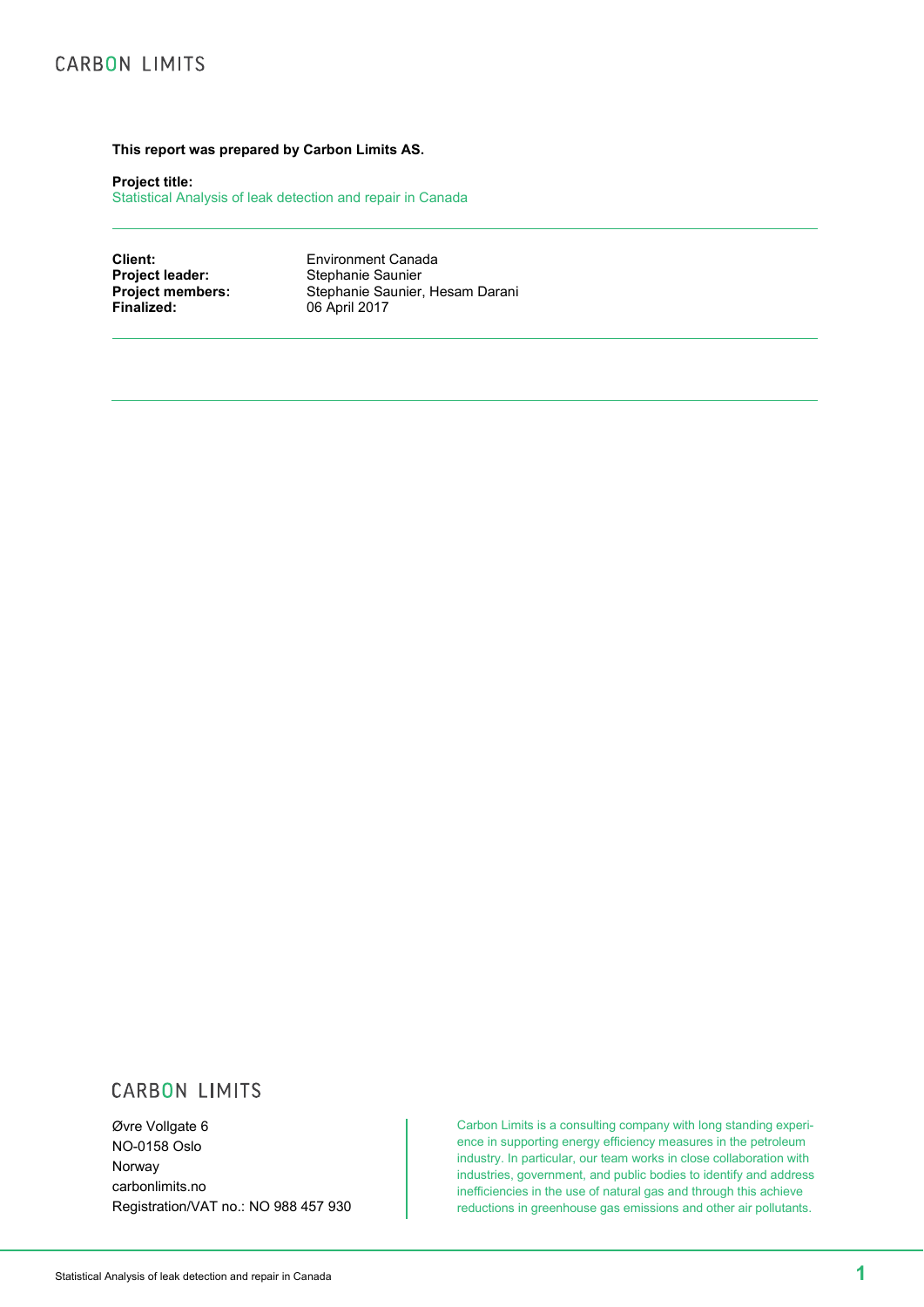## Table of contents

| 1. Comparison of the distribution of emissions per component between US and Canada  3 |  |
|---------------------------------------------------------------------------------------|--|
|                                                                                       |  |
|                                                                                       |  |
|                                                                                       |  |
|                                                                                       |  |
|                                                                                       |  |
|                                                                                       |  |
|                                                                                       |  |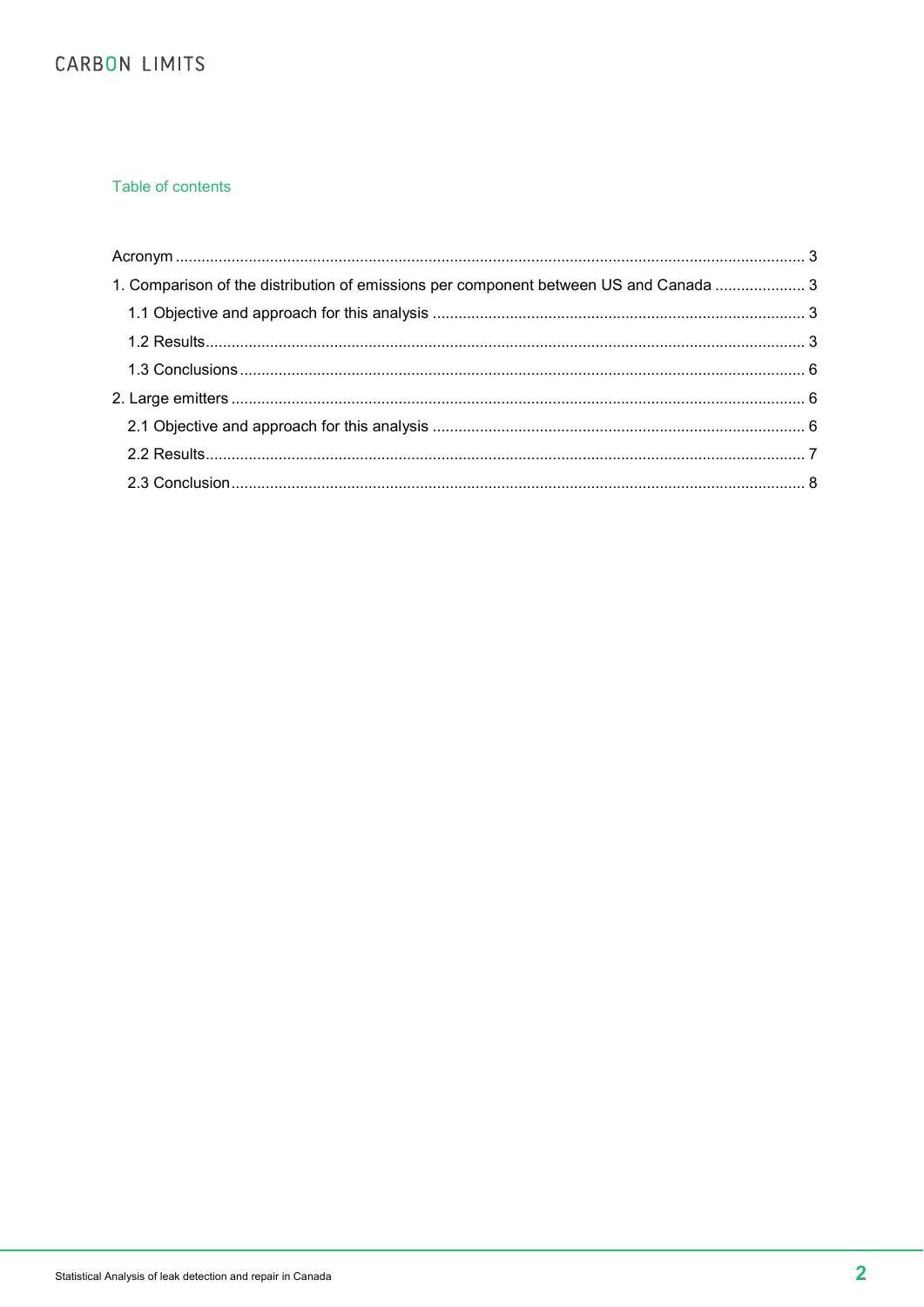# **Acronym**

| cfm             | cubic feet per minute                        |
|-----------------|----------------------------------------------|
| CH <sub>4</sub> | Methane                                      |
| <b>ECCC</b>     | <b>Environment and Climate Change Canada</b> |
| LDAR            | Leak Detection and Repair                    |
| <b>OEL</b>      | Open Ended Line                              |
| <b>OGAED</b>    | Oil, Gas and Alternative Energy Division     |
| <b>PRV</b>      | <b>Pressure Relief Valve</b>                 |

# **1. Comparison of the distribution of emissions per component between US and Canada**

### **1.1 Objective and approach for this analysis**

This section aims at evaluating whether US and Canada components have statistically similar emission profiles. To perform a robust comparison, the project team selected four different component types based on the following criteria:

- Only typical leak emission sources were considered
- Only components which could be fully categorized were considered1
- Only components with a sample size higher than 200 for both US and Canada were considered

For each of the components selected, a distribution curve was prepared for both US and Canada and the two distribution curves were presented together.

Finally two different "tests" have been performed to compare quantitatively the two distributions:

- **Two samples Kolmogorov-Smirnov Test or k-s test**2: The two sample Kolmogorov-Smirnov test is used to test whether two samples (here US and Canada components) come from the same distribution.
- **Gini coefficient3**: The Gini coefficient is a measure of statistical dispersion. The Gini coefficient measures the inequality among values of a frequency distribution (for example, levels of income and here emission per component). A Gini coefficient of zero expresses perfect equality, where all values are the same (all components within one category emit exactly the same). A Gini coefficient of 100% expresses maximal inequality among values (e.g. if one component emits highly while all the other components emits nothing the Gini coefficient would then be very nearly one). The Gini coefficient has been used to compare how "skewed" the US and the Canada distribution are.4 The approach was first presented in Zavala-Araiza et al.<sup>5</sup>

### **1.2 Results**

The following graphs present the distribution of emissions (on the left in normal scale and on the right on log scale) for the four types of components selected for both US and Canada.

<sup>&</sup>lt;sup>1</sup> In particular non classified valve and connection were not considered.

<sup>2</sup> http://www.real-statistics.com/non-parametric-tests/two-sample-kolmogorov-smirnov-test/

<sup>&</sup>lt;sup>3</sup> https://en.wikipedia.org/wiki/Gini\_coefficient

<sup>&</sup>lt;sup>4</sup> For our analysis we have used the formula developed by Angus Deaton (Princeton)

https://fastexcel.wordpress.com/2011/05/21/fast-gini/

<sup>5</sup> Zavala-Araiza D, Alvarez RA, Lyon DR, Allen DT, Marchese AJ, Zimmerle DJ, Hamburg SP. Super-emitters in natural gas infrastructure are caused by abnormal process conditions. Nature Communications. 2017;8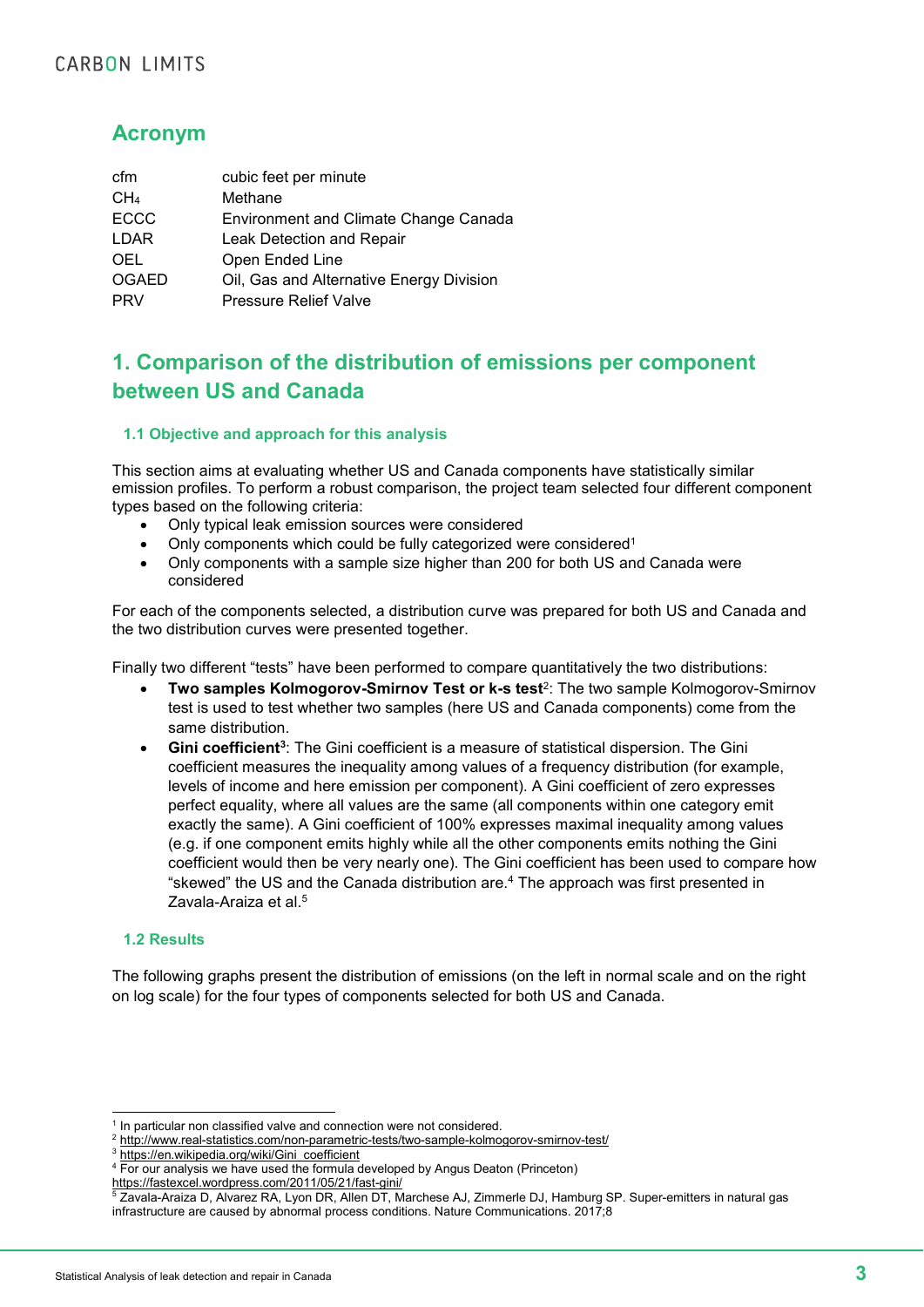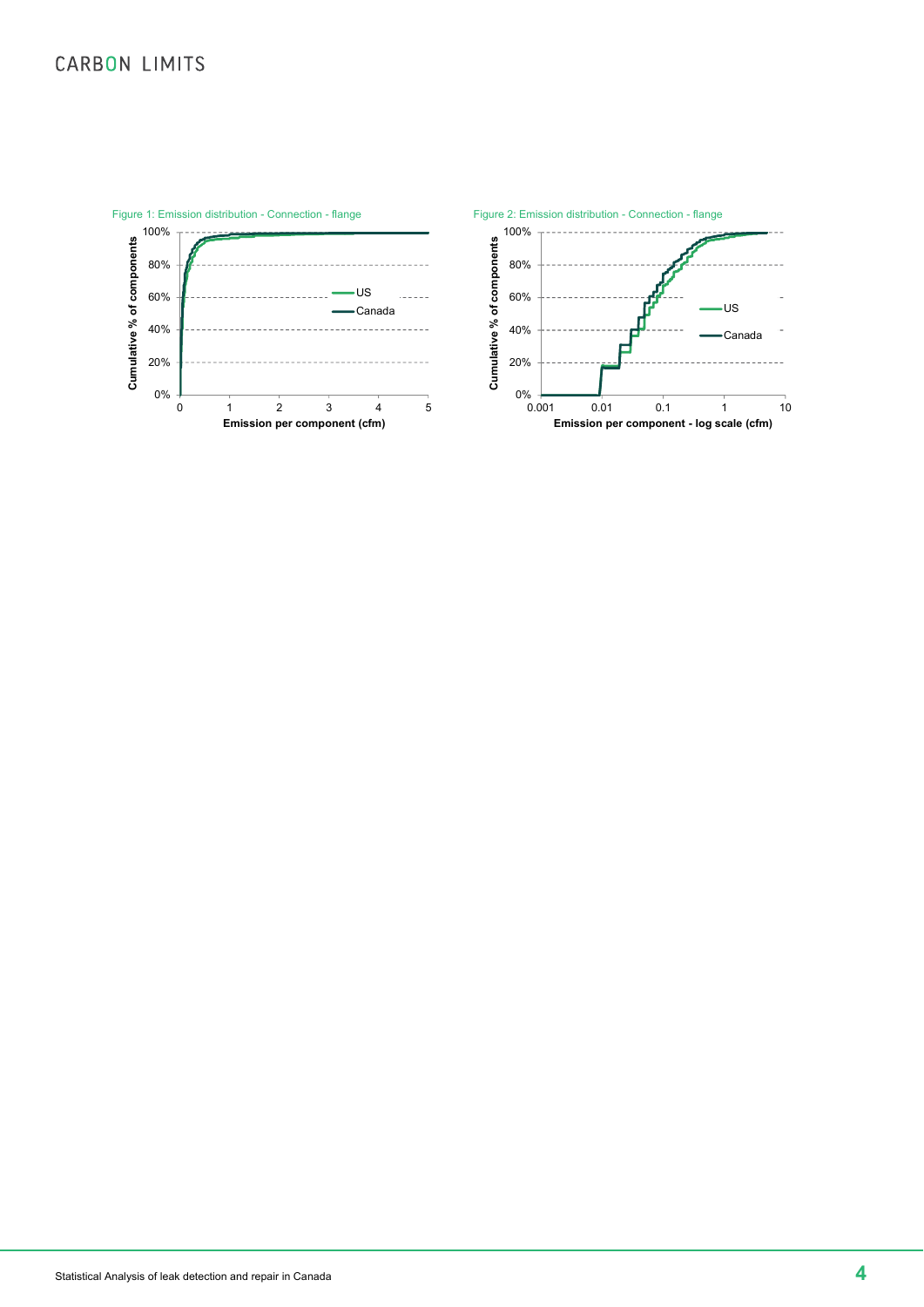

Figure 3: Emission distribution - Connection - Threaded Figure 4:Emission distribution - Connection - Threaded

The following table presents the results of the different tests evaluated for each of the four components. In the left part of the table, the results of the K-s test are presented. "YES" means the two samples comes from the same distribution. On the right part of the table, the Gini test results are presented as a percentage. The difference between the Gini test for US and for Canada is further calculated (right column). The following can be concluded from this table:

- **K-s test:** 
	- o PRV and Block Valve: We can conclude that the two samples (here US and Canada components) come from the same distribution.
	- o Connection (flange and threaded): The k-s test indicates that there is a significant difference between the distributions for the samples
- **Gini coefficient**
	- $\circ$  All the Gini coefficients calculated for both US and Canada are higher than 62%. This highlights that the distributions are extremely skewed.
	- $\circ$  The Gini coefficients for connections or PRV are very close (within a few percent). Block valve Gini coefficient for US and Canada present a difference of 8%.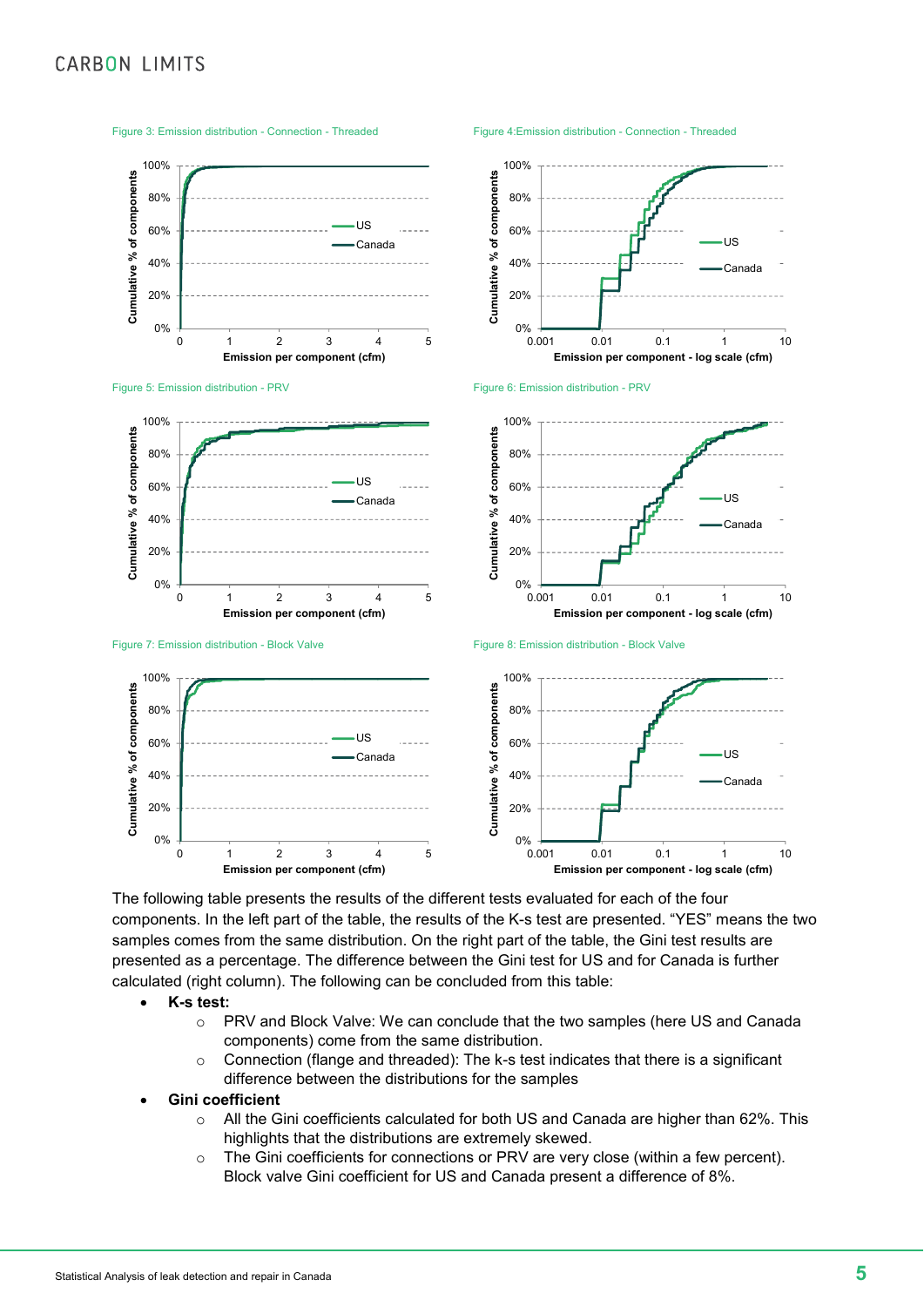|                    | k-s test                        | <b>Gini Coefficient</b> |     |                   |  |  |
|--------------------|---------------------------------|-------------------------|-----|-------------------|--|--|
|                    | $\alpha$ = 0.1, 0.05<br>or 0.01 | Canada                  | US  | <b>Difference</b> |  |  |
| <b>Connection</b>  | NO.                             | 64%                     | 66% | 2%                |  |  |
| <b>Connection</b>  | NO.                             | 71%                     | 73% | 2%                |  |  |
| <b>PRV</b>         | <b>YES</b>                      | 77%                     | 81% | 3%                |  |  |
| <b>Block Valve</b> | <b>YES</b>                      | 62%                     | 70% | 8%                |  |  |

#### Table 1: Comparison between US and Canada components distributions

#### **1.3 Conclusions**

This analysis provides a number of new insights on the behavior of four emitting components in US and Canada:

- All the samples evaluated present a skewed distribution: A small share of the emitting components represent the majority of the emissions. This conclusion is true for both US and Canadian components.
- It seems that some components (e.g. PRV) tend to have a distribution more skewed than others (e.g. Threaded connection)
- Emissions distributions are fairly similar between US and Canada<sup>6</sup>

Based on the analysis, we can conclude that it is very likely that the results of leak distribution analysis performed in US at the component level are applicable to Canada7. It is however important to also underline that emission rates are determined by a large number of factors (for example type of maintenance, weather, pressure, etc), and that each of these factors may be very different between US and Canada.

# **2. Large emitters**

#### **2.1 Objective and approach for this analysis**

As presented in the previous section, a small share of the components represents a large portion of the emissions. This section aims to understand and document which of the component types are the most likely to be large emitters and where the large emitters are located.

There is currently not one single definition for large or super emitters. Large emitters can be defined as the components emitting more than a certain threshold. They can also be defined as exceeding a certain a percentile threshold (for example the 1% of the component emitting the most) or can be defined vis-a-vis an average emission factor (e.g. 5 times the average emission factor). For our analysis, large emitters include all the components emitting more than 1 cfm. For Canada, about 6% of the emitting components in the database meet this threshold.<sup>8</sup>

As the database contains only the emitting components (and not the full list of component on the sites surveyed) it was not possible to evaluate the share of the existing components which emit more than 1 cfm. In the follow up analysis, only the share of the emitting components which emit more than 1 cfm is presented.

<sup>&</sup>lt;sup>6</sup> Either the k-s test is positive which means that the two samples come from the same distribution or the gini coefficient are very close or both.

 $\frac{7}{7}$  Note: This analysis does not compare emissions profile per facility.

<sup>8</sup> Note: Different threshold are also tested in Table 2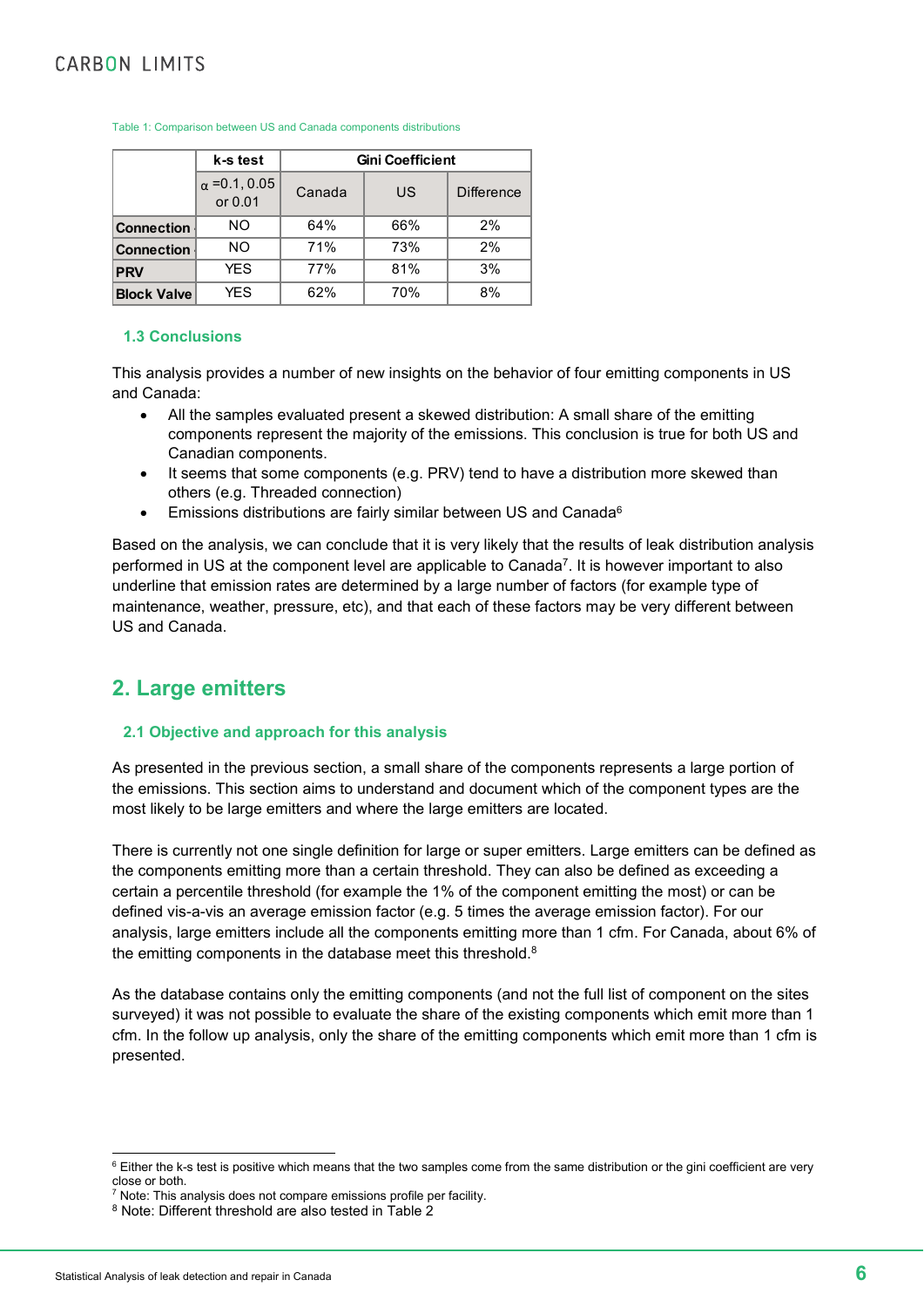#### **2.2 Results**

The following figures present the key results depending on the facility type (Figure 9) and on the component type (Figure 10). Two different metrics are presented on these graphs:

- The number of components emitting more than 1 cfm detected per survey. For example, 0.5 components emitting more than 1 cfm have been detected on average during each production site survey,
- The share of emitting components which emit more than 1 cfm<sup>9</sup>: this metric is more relevant for vents categories (where most of the components emit) than for leaks categories (where the vast majority of components do not emit).

Figure 9: Large emitters per facility type<sup>10</sup>



The analysis per facility type reveals that there are on average about twice as many large emitters per gas plant survey compared to other types of facilities. This difference can be explained by the difference in the overall number of components between gas plants and other types of facilities. It is interesting however to note that the share of high emitting components is higher for well sites (almost 10%) than for gas plants (or compressor stations). A number of reasons could explain this difference, but we could assume that maintenance on gas plants may typically be more frequent and that large emission points may be addressed more often.

<sup>&</sup>lt;sup>9</sup> See comment in the previous section

<sup>&</sup>lt;sup>10</sup> Here the category well site include all the production sites subcategories (including well battery)